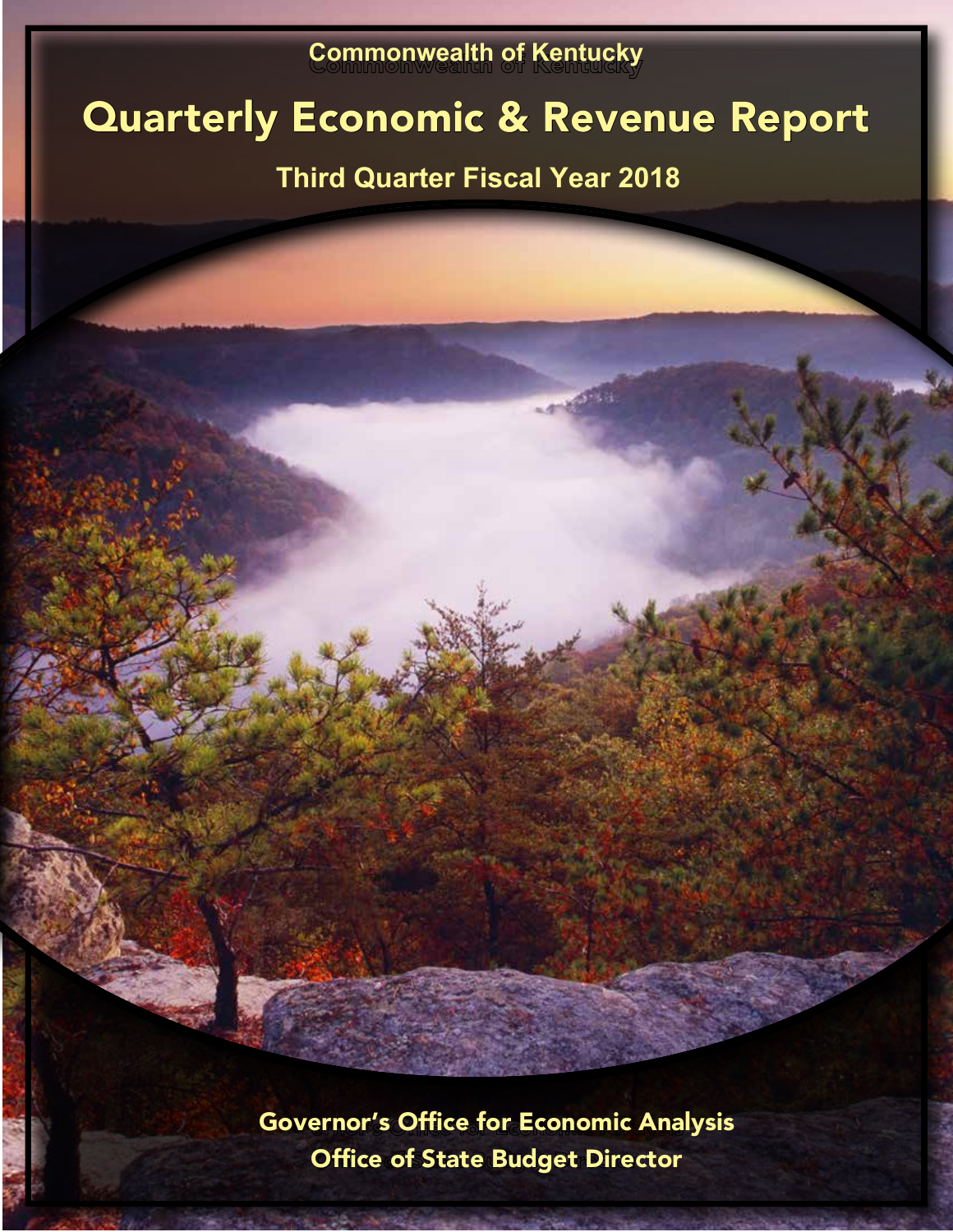

*Office of State Budget Director*

284 Capitol Annex, 702 Capitol Avenue Frankfort, Kentucky 40601

> (502) 564-7300 Internet: osbd.ky.gov

**John E. Chilton State Budget Director**

Governor's Office for Policy and Management Governor's Office for Economic Analysis Governor's Office for Policy Research

April 30, 2018

**Matthew G. Bevin Governor**

> The Honorable Matthew G. Bevin Governor Commonwealth of Kentucky State Capitol Building Frankfort, KY 40601

Dear Governor Bevin:

Pursuant to KRS 48.400 (2), the Office of State Budget Director has prepared the attached Quarterly Economic and Revenue Report which summarizes the Commonwealth's revenue and economic statistics for the third quarter of Fiscal Year 2018 (FY18). It also includes an interim economic and revenue forecast for the next three fiscal quarters. The estimates discussed in this report are internal staff estimates and do not constitute an official revision to the enacted estimates.

General Fund receipts in the third quarter of FY18 totaled \$2,490.5 million compared to \$2,364.5 million in the third quarter of FY17, an increase of \$125.9 million or 5.3 percent. Receipts have now grown 3.8 percent for the first nine months of FY18. The official revenue estimate, rendered by the Consensus Forecasting Group (CFG) in December 2017, calls for 2.3 percent revenue growth for the fiscal year. To meet the estimate, receipts can decline 1.6 percent over the last three months of FY18.

General Fund growth in the final quarter of FY18 is projected to be 2.3 percent compared to the final quarter of FY17. Revenues for the entire FY18 are predicted to be \$10,829.1 million for growth of 3.4 percent. Collections at the forecasted levels would compare favorably to the FY18 official revenue estimate of \$10,718.4 million, leading to FY18 revenues in excess of the official estimate of \$110.7 million. However, please note that the official revenue estimate that the CFG approved in December was \$138 million less than the originally enacted estimate for FY18. If the \$110.7 million current-year revenue surplus materializes, all but \$28 million of the FY18 shortfall predicted by the CFG will be recovered by the end of the fiscal year.



KentuckyUnbridledSpirit.com An Equal Opportunity Employer M/F/D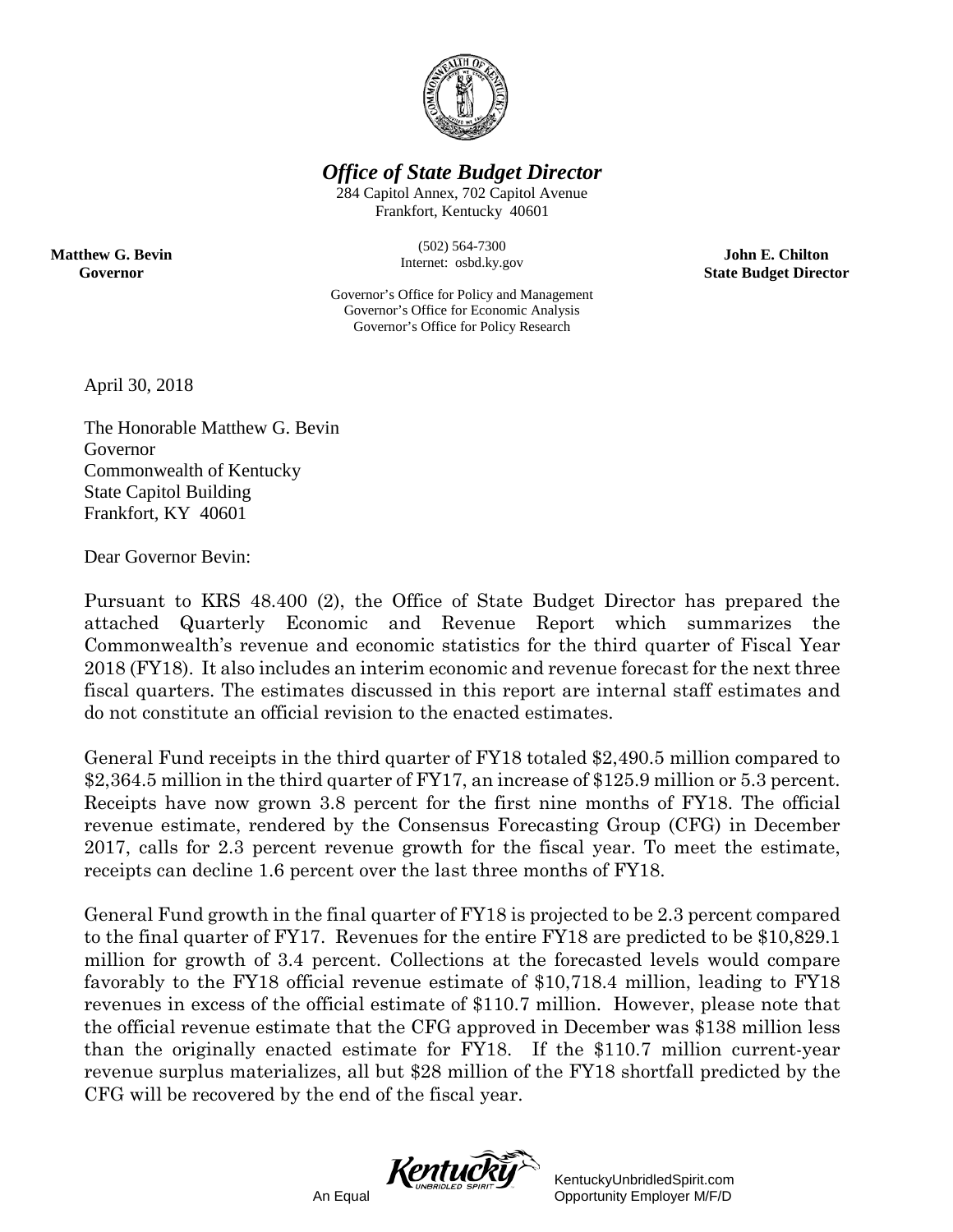Governor Bevin April 30, 2018 Page 2

Road Fund revenue fell 1.7 percent in the third quarter of FY18. Receipts totaled \$370.1 million compared to the \$376.5 million received in the third quarter of the last fiscal year. Through the first nine months of FY18, receipts have decreased 0.8 percent. The official Road Fund revenue estimate calls for revenues to decline 0.3 percent for the fiscal year. Based on year-to-date tax collections, revenues must grow 1.2 percent for the remainder of FY18 to meet the estimate.

The Kentucky General Assembly passed two revenue measures during the 2018 Regular Session. At the time this report was being compiled, final scores for these revenue bills are still being tabulated for HB 366 and HB 487. Therefore, the effects and fiscal impacts of these revenue bills are not included in this interim forecast. The combination of the two bills represent a revenue enhancement that will be fully detailed in the Fourth Quarter Economic and Revenue Report that will be published on July 30, 2018. As such, this report compares the most recent interim forecast to the official estimates rendered by the CFG on December 15, 2017, and specifically does not include the actions of the General Assembly during the 2018 Regular Session.

Cordially,<br>John Elhoth

John E. Chilton State Budget Director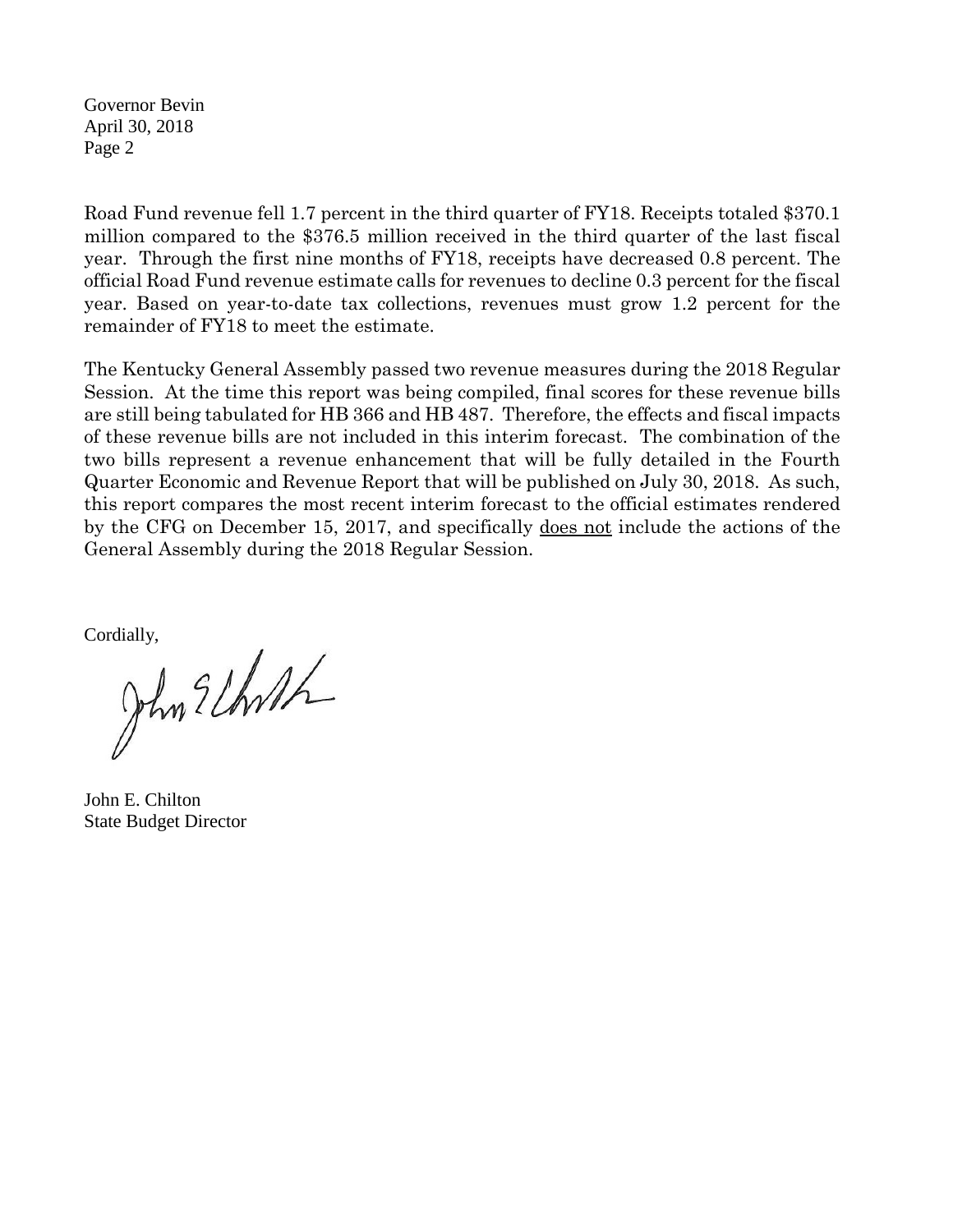# **TABLE OF CONTENTS**

| <b>Revenue Receipts - Third Quarter FY18</b> |  |
|----------------------------------------------|--|
|                                              |  |
|                                              |  |
| The Economy - Third Quarter FY18             |  |
|                                              |  |
|                                              |  |
| <b>Interim Outlook</b>                       |  |
|                                              |  |
|                                              |  |
|                                              |  |
|                                              |  |
| Appendix                                     |  |
| General Fund and Road Fund Receipts 25-26    |  |
|                                              |  |
|                                              |  |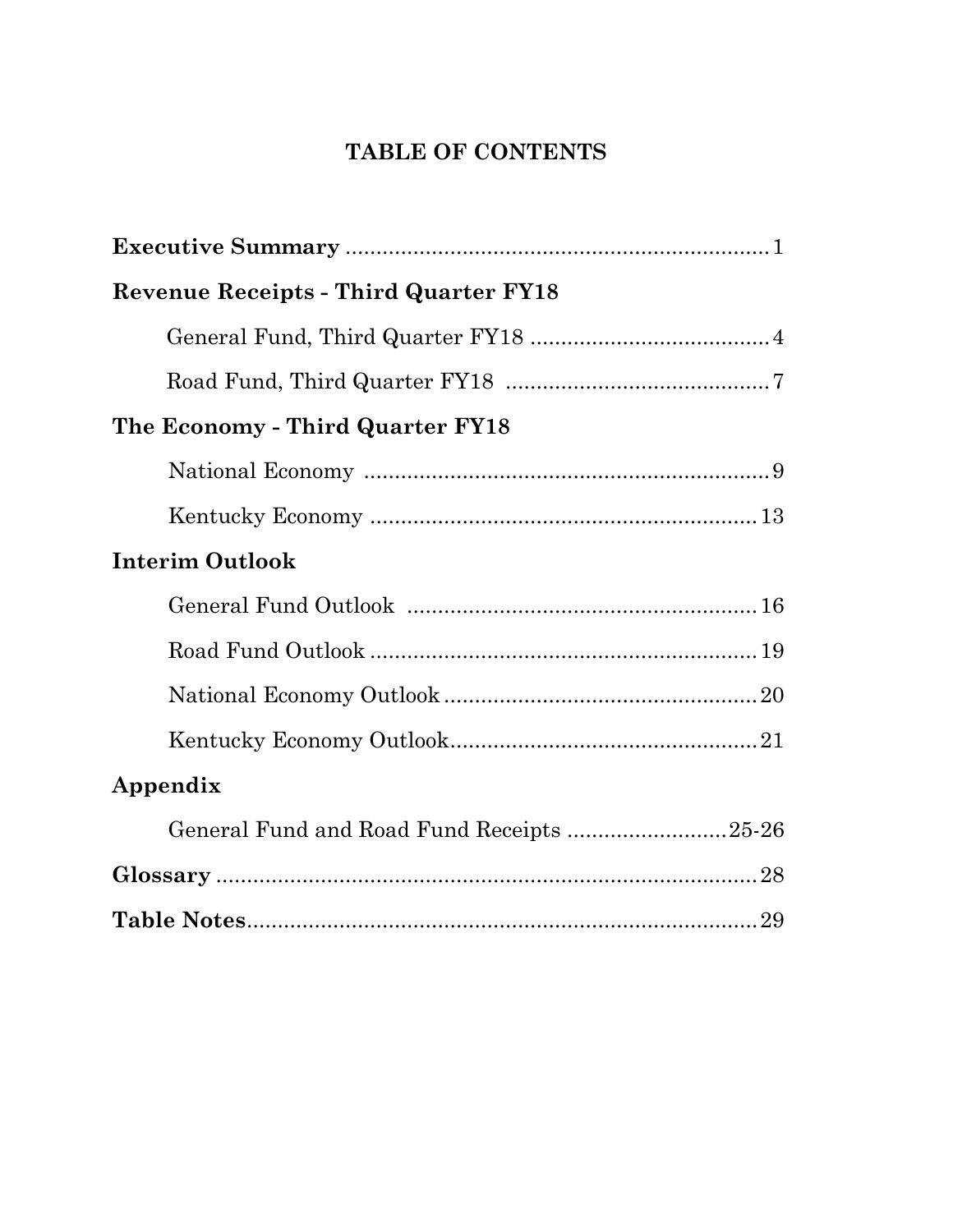# **Executive Summary . . . . . . . . . . . . . . . .**

In accordance with KRS 48.400(2), the Office of State Budget Director (OSBD) has prepared this *Quarterly Economic and Revenue Report* for the third quarter of FY18. This report includes updates on the national and Kentucky landscapes, as well as an economic and fiscal outlook for the next three fiscal quarters.

The revenue forecasts discussed in this report were prepared by OSBD using the March 2018 "control scenario" economic forecast from both IHS Markit and the Kentucky Macroeconomic Model. Forecasted revenues prepared pursuant to KRS 48.400(2) are internal estimates prepared by the staff of OSBD.

The Kentucky General Assembly passed two revenue measures during the 2018 Regular Session. Scores for these revenue bills are still being tabulated for HB 366 and HB 487. Therefore, the effects and fiscal impacts of these revenue bills are not included in this interim forecast. The combination of those two bills represent a revenue enhancement that will be fully detailed in the Fourth Quarter Economic and Revenue Report that will be published on July 30, 2018. As such, this report compares the most recent interim forecast to the official estimates rendered by the Consensus Forecasting Group (CFG) on December 15, 2017, and specifically does not include the actions of the General Assembly during the 2018 Regular Session.

General Fund receipts in the third quarter of FY18 totaled \$2,490.5 million compared to \$2,364.5 million in the third quarter of FY17, an increase of \$125.9 million or 5.3 percent. Receipts have now grown 3.8 percent for the first nine months of FY18. Growth rates for the first three quarters of the fiscal year, receipts were 2.9, 3.2 and 5.3 percent. The official revenue estimate, approved by the Consensus Forecasting Group in December 2017, calls for 2.3 percent revenue growth for the fiscal year. To meet the estimate, receipts can decline 1.6 percent over the last three months of FY18.

Road Fund revenue fell 1.7 percent in the third quarter of FY18. Receipts totaled \$370.1 million compared to the \$376.5 million received in the third quarter of the last fiscal year. Through the first nine months of FY18, receipts have decreased 0.8 percent. Growth rates for the first three quarters of the fiscal year were -0.5, -0.3 and -1.7 percent, respectively. The official Road Fund revenue estimate calls for revenues to decline 0.3 percent for the fiscal year. Based on year-to-date tax collections, revenues must grow 1.2 percent for the remainder of FY18 to meet the estimate.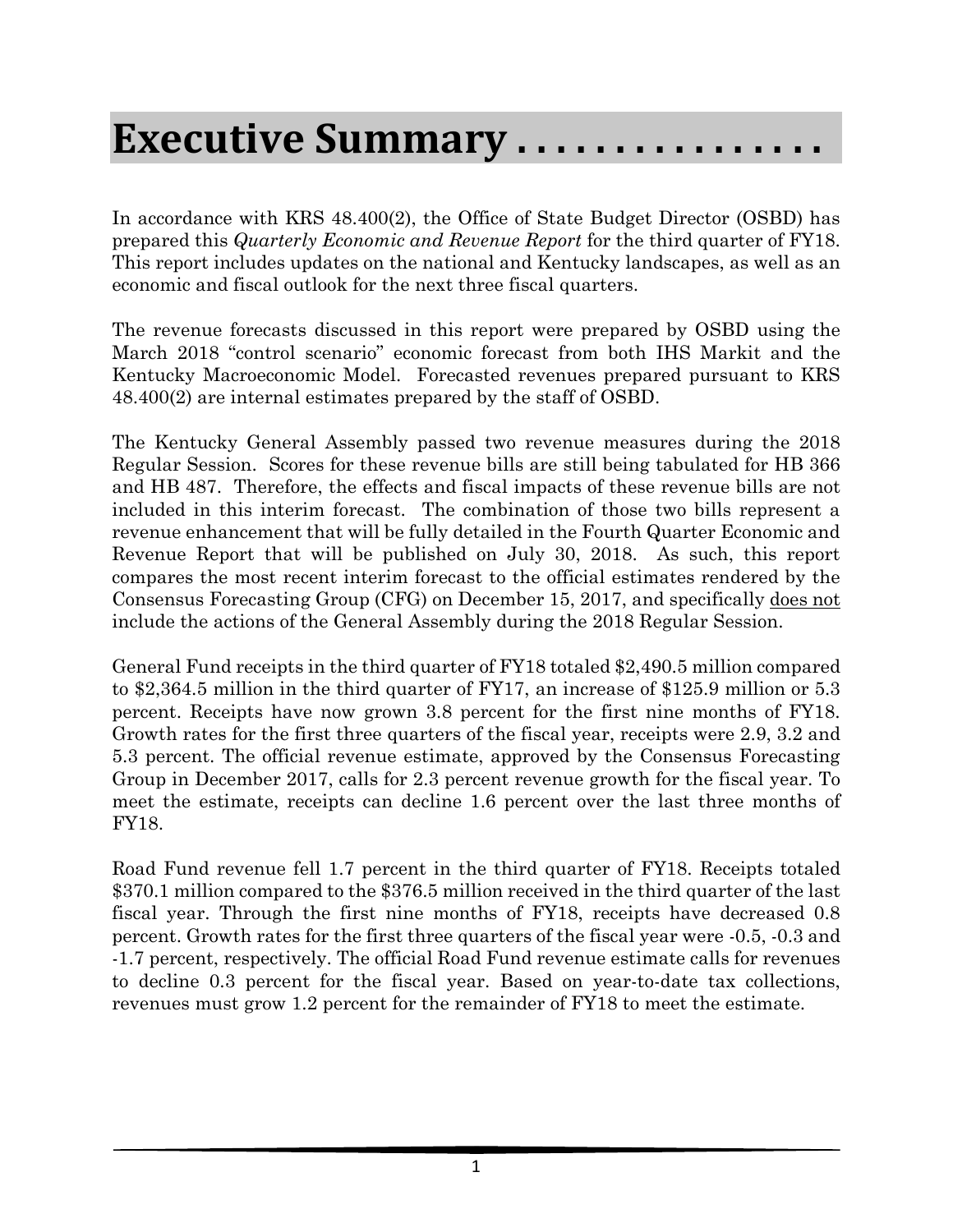Real GDP grew by 2.6 percent in the third quarter of FY18. This is the second consecutive quarter of growth at 2.5 percent or higher. Real consumption, real investment, and real exports lead the real GDP growth with growth rates of 2.8 percent, 5.3 percent and 3.5 percent, respectively. US personal income grew by 3.6 percent in the third quarter of FY18. This is the fifth consecutive quarter of solid adjacent-quarter growth.

Kentucky personal income grew by 3.7 percent in the third quarter of FY18 and grew by 1.5 percent on an adjacent-quarter basis. This is just the seventh time since the end of the recession that adjacent-quarter growth has reached 1.5 percent or higher. Wages and salaries income and supplements to wages and salaries income grew strongly in the third quarter, growing 3.8 and 3.9 percent, respectively (see Table 5). Kentucky employment growth continues to be very weak, growing only 0.9 percent in the third quarter.

As we enter the fourth quarter of the 2018 fiscal year, the economy is primed for acceleration in the coming fiscal quarters, as fiscal stimulus from the Tax Cuts and Jobs Act (TCJA) provisions are combined with the increased federal spending afforded by the Bipartisan Budget Act of 2018. Despite the recent volatility, real GDP is expected to strengthen in the final quarter of the fiscal year by 2.7 percent. The gains are expected to be driven by consumer spending, which has been encouraged by record household net worth and continued gains in employment and after-tax income.

Shifting focus towards Kentucky's Economic Outlook for the final quarter of FY18 and first two quarters of FY19, the Commonwealth is poised to maintain a steady pace of growth for personal income at an estimated 4.4 percent to end FY18, and 5.2 percent entering FY19. Kentuckians' wages and salaries projection have a similar outlook, reflecting steady growth of 4.7 percent in the fourth quarter of FY18. Interim projections call for continued growth of 5.3 percent into the first two quarters of FY19.

The Kentucky employment picture, while generally positive, remains weak compared to other recovery periods. Total non-farm payroll employment is anticipated to edge up 24,000 by June and an additional 10,200 by December to end the second quarter of FY19.

Projected General Fund revenues for the next three quarters are shown in Table 7. As the table indicates, General Fund growth in the final quarter of FY18 is projected to be 2.3 percent compared to the final quarter of FY17. Growth in the first three quarters of FY18 was 3.8 percent. Revenues for the entire FY18 are predicted to be \$10,829.1 million for growth of 3.4 percent. Collections at the forecasted levels would compare favorably to the FY18 official revenue estimate of \$10,718.4 million, leading to revenues in excess of the official estimate of \$110.7 million. The largest single revenue source that is expected to outperform the official estimate is the individual income tax, with a projected excess of \$71.1 million. Revenue growth in the whole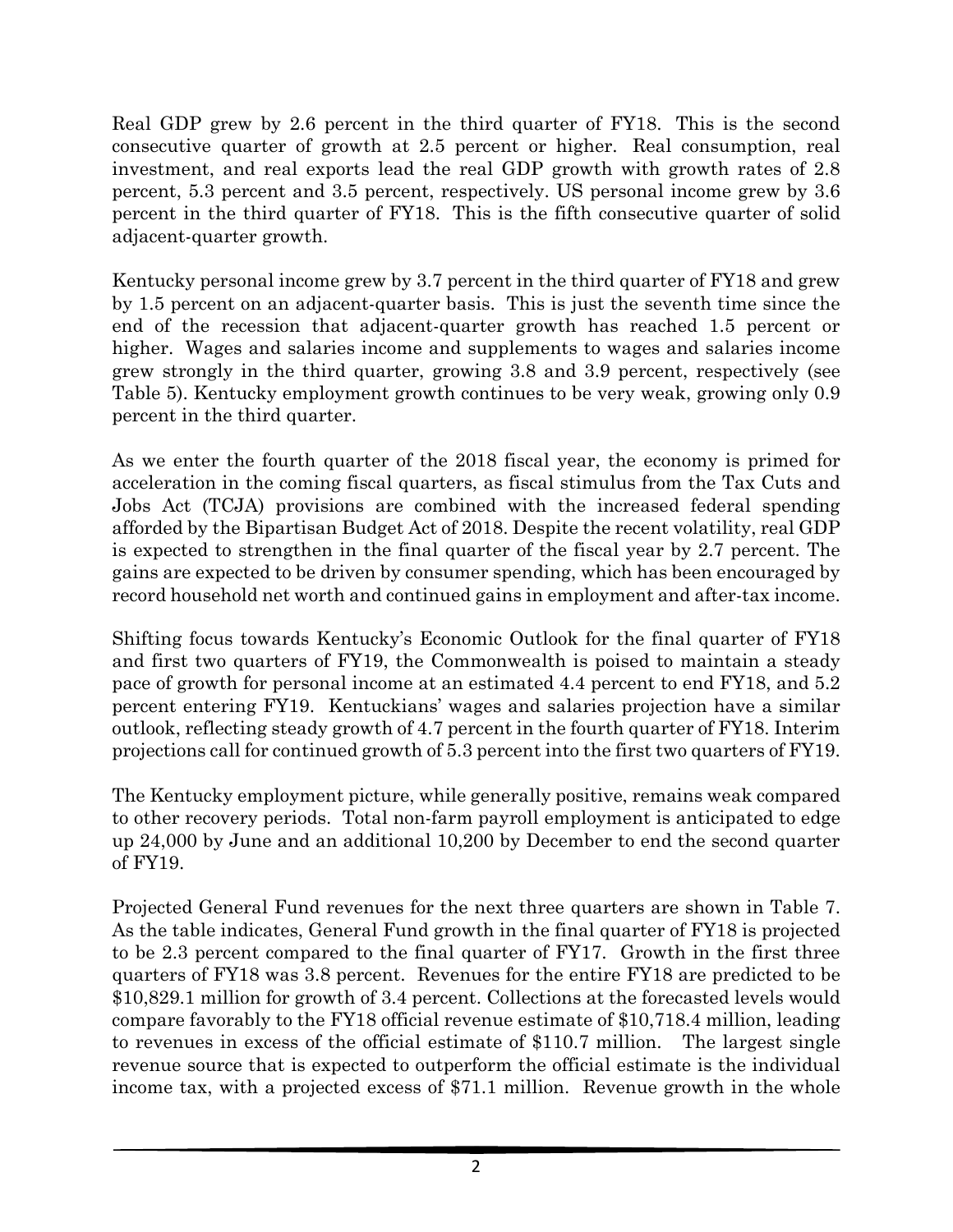General Fund in the first half of FY19 is forecasted to soften somewhat to a pace of 1.7 percent.

Road Fund revenues are expected to decline slightly in the fourth quarter of FY18, extending their run of quarterly decreases. Should revenues fall in the fourth quarter, it would be the first time since FY10 in which receipts fell in all four quarters of a fiscal year. Road Fund revenues have historically experienced steady, solid growth. For perspective, Road Fund revenues declined in only seven of the past 36 years. Growth rates for the first three quarters of FY18 have been -0.5, -0.3, and -1.7 percent, respectively.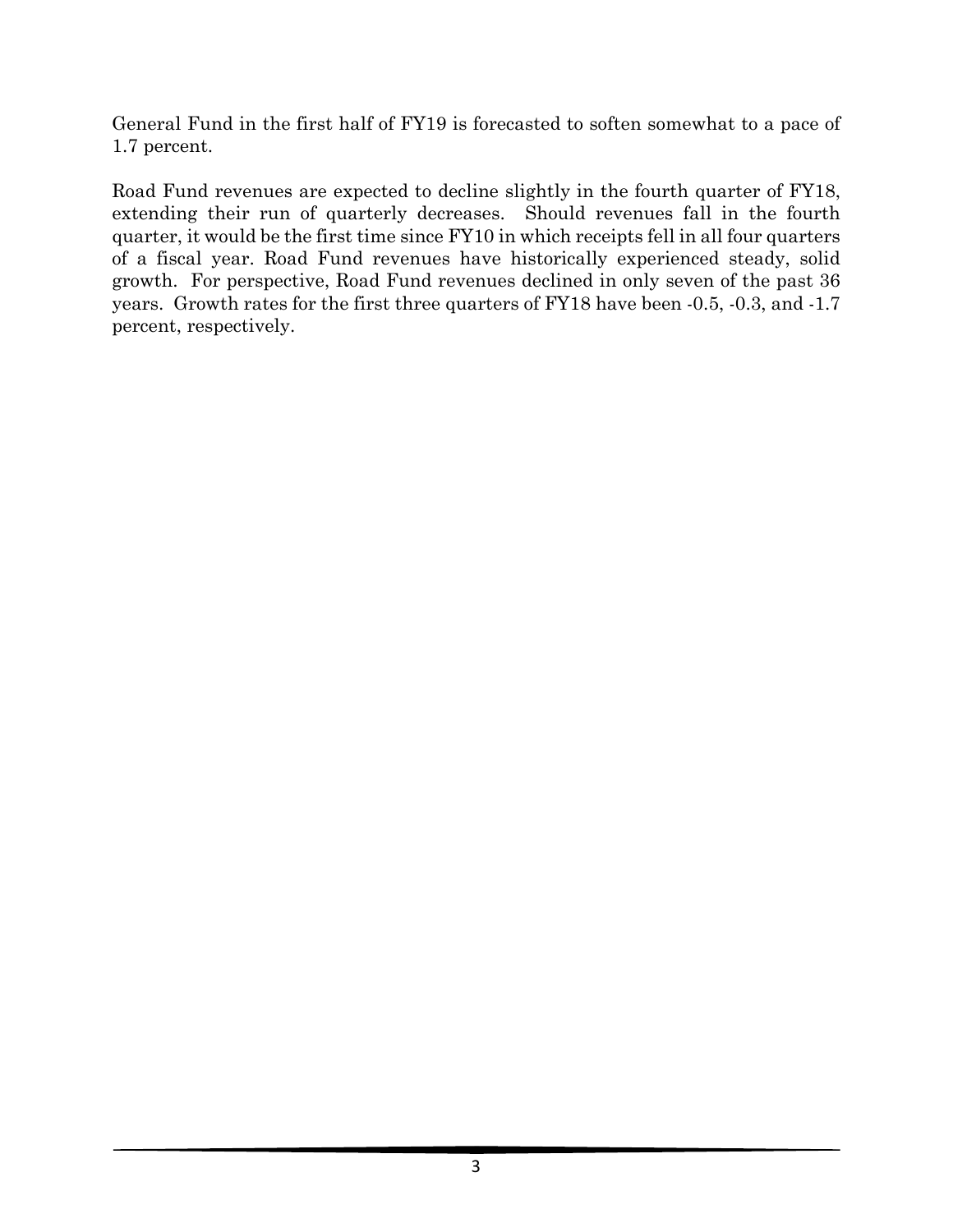# **Revenue Receipts . . . . . . . . . . . . . . . . . .**

### **GENERAL FUND Third Quarter FY18**

General Fund receipts in the third quarter of FY18 totaled \$2,490.5 million compared to \$2,364.5 million in the third quarter of FY17, an increase of \$125.9 million or 5.3 percent. Receipts have now grown 3.8 percent for the first nine months of FY18. Growth rates for the first three quarters of the fiscal year, receipts have been 2.9, 3.2 and 5.3 percent. The official revenue estimate, approved by the CFG in December 2017, calls for 2.3 percent revenue growth for FY18. To meet the estimate, receipts can decline 1.6 percent over the last three months of FY18.

Collections in the major revenue categories are shown in summary form in Table 1. Detailed information on these and other accounts is available in the Appendix. Third quarter gains were primarily driven by individual, sales and use, corporation, and lottery, taxes.

| Table 1            |             |                                      |             |         |  |  |  |  |
|--------------------|-------------|--------------------------------------|-------------|---------|--|--|--|--|
|                    |             | <b>Summary General Fund Receipts</b> |             |         |  |  |  |  |
|                    | \$ millions |                                      |             |         |  |  |  |  |
|                    | <b>FY18</b> | <b>FY17</b>                          | <b>Diff</b> | Diff    |  |  |  |  |
|                    | Q3          | Q3                                   | \$          | ℅       |  |  |  |  |
| Individual Income  | 1,027.7     | 944.0                                | 83.7        | 8.9     |  |  |  |  |
| Sales and Use      | 859.9       | 818.7                                | 41.2        | 5.0     |  |  |  |  |
| Property           | 136.3       | 138.1                                | $-1.8$      | $-1.3$  |  |  |  |  |
| Corporation Income | 37.8        | 26.3                                 | 11.5        | 43.5    |  |  |  |  |
| Coal Severance     | 22.3        | 27.3                                 | $-5.0$      | $-18.5$ |  |  |  |  |
| Cigarette Taxes    | 49.4        | 51.6                                 | $-2.2$      | $-4.2$  |  |  |  |  |
| LLET               | 35.3        | 51.2                                 | $-15.9$     | $-31.0$ |  |  |  |  |
| Lottery            | 59.5        | 58.0                                 | 1.5         | 2.6     |  |  |  |  |
| Other              | 262.2       | 249.3                                | 12.9        | 5.2     |  |  |  |  |
| Total              | 2,490.5     | 2,364.5                              | 125.9       | 5.3     |  |  |  |  |

Individual income tax posted receipts of \$1,027.7 million, compared to last year's third quarter receipts of \$944.0 million. The resulting growth rate was 8.9 percent more than the third quarter of FY17. Both declarations and withholding payments increased as compared to the same period last year. Income tax refund payments were slightly delayed in 2018 due to the Department of Revenue's enhanced fraud detection initiative. This program ensures that only legitimate refund claims are paid and typically influences

receipts during tax filing season from February through April. Overall collections in the individual income tax have grown 5.2 percent through the first nine months of FY18.

Total sales and use tax receipts for the quarter were \$859.9 million compared to \$818.7 million in the third quarter of FY17. The \$41.2 million difference translates to an increase of 5.0 percent. Receipts have now grown 3.5 percent for the first nine months of FY18.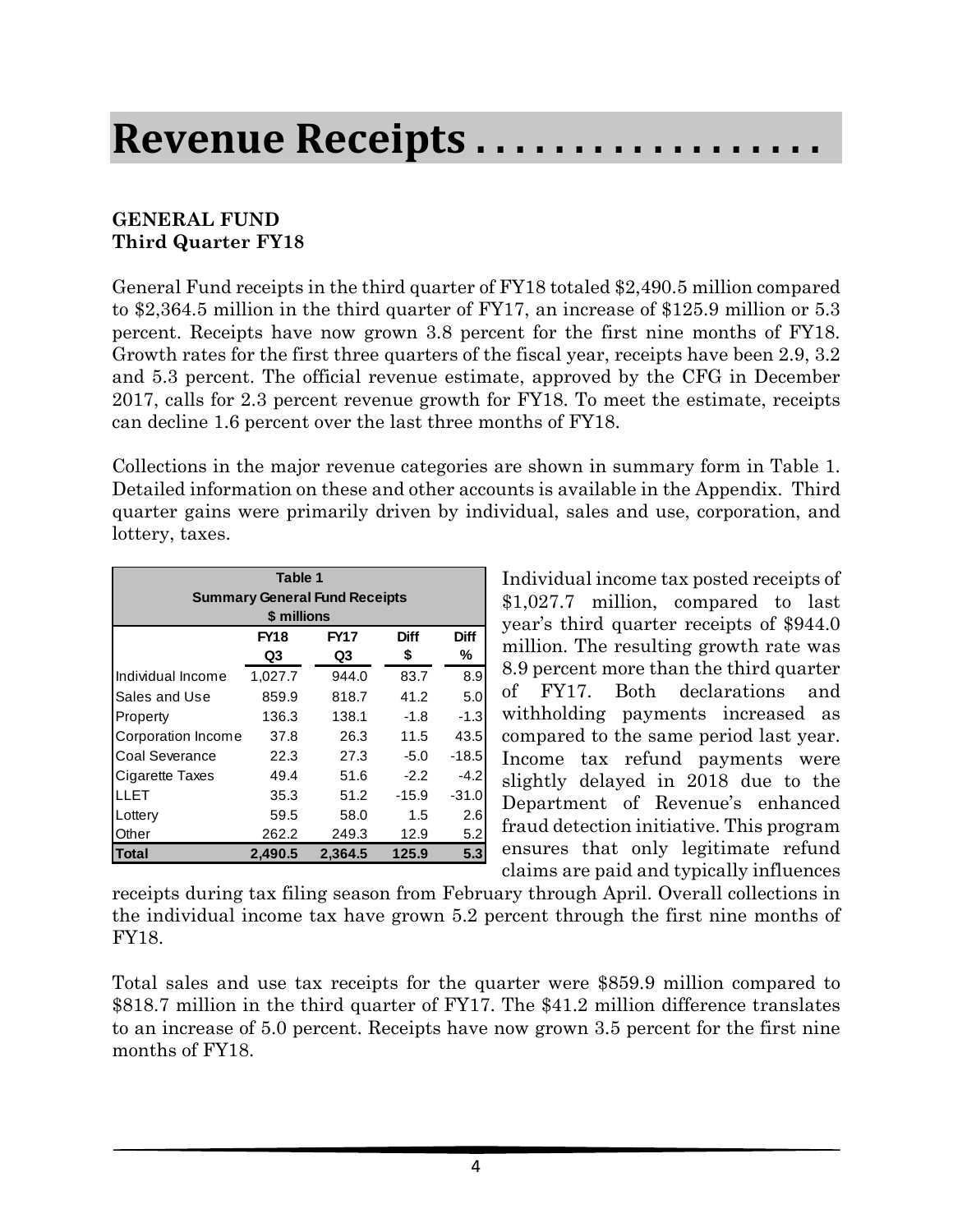Property tax receipts were \$1.8 million, or 1.3 percent less than the third quarter of FY17. Collections of \$136.3 million compare to \$138.1 million received in the third quarter of FY17. Property tax collections have grown 3.7 percent through the first nine months of FY18, right on track with expectations.

Corporation income tax grew 43.5 percent, or \$11.5 million, during the third quarter of FY18. Receipts totaled \$37.8 million compared to the \$26.3 million received a year earlier. For the year, collections have increased 5.1 percent.

Coal severance tax receipts continued to decline in the third quarter with receipts down 18.5 percent. Collections of \$22.3 million compared to the FY17 third quarter total of \$27.3 million. Tax receipts have declined 10.9 percent through the first nine months of the fiscal year.

Cigarette taxes receipts were \$49.4 million, 4.2 percent less than collected in the third quarter of FY17. Year-to-date cigarette tax receipts have declined 4.7 percent.

The limited liability entity tax (LLET) endured a \$15.9 million decrease in the third quarter of FY18 when compared to the third quarter of FY17. Collections of \$35.3 million compares to the \$51.2 million received in the third quarter of FY17.

Lottery dividends posted an increase of 2.6 percent, or \$1.5 million, during the third quarter of FY18. Receipts totaled \$59.5 million and compare to revenues of \$58.0 million received a year earlier.

The "Other" category, which represents the remaining accounts of the General Fund, increased 5.2 percent in the third quarter. Third quarter receipts for FY18 were \$262.2 million and compare to \$249.3 million in FY17.

Figure 1 details the composition of third-quarter General Fund receipts by tax type. Seventy-four percent of General Fund revenues were collected in the areas of the individual income and sales taxes. The next largest source of revenue was the "Other" account at 11 percent. The major components in this category include insurance premium, bank franchise, telecommunications, beer wholesale taxes and inheritance taxes. Property tax accounted for five percent. The lottery, corporation income and cigarette taxes accounted for two percent each. Finally, LLET and coal taxes accounted for one percent each.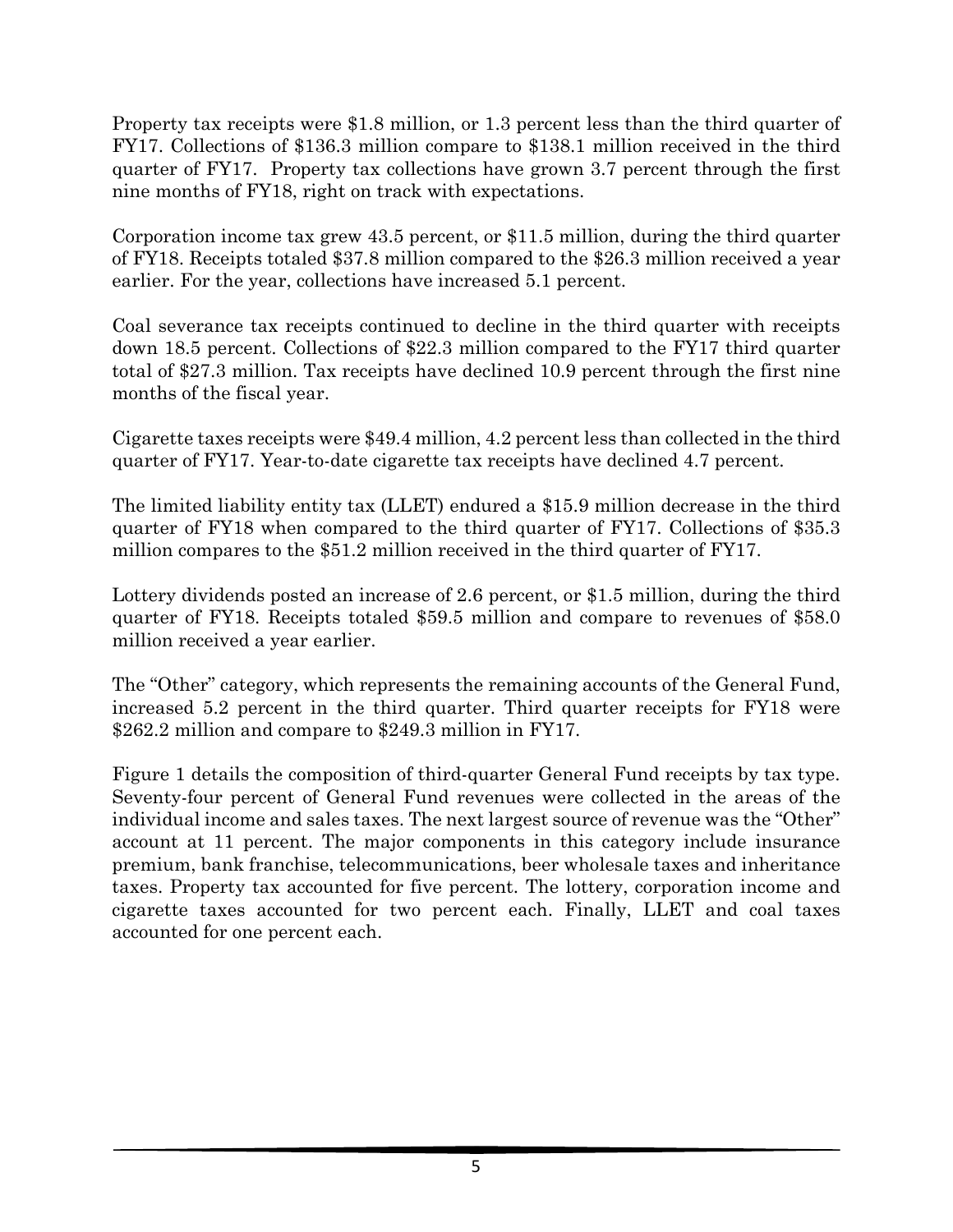

**Figure 1 Composition of Third Quarter FY18 General Fund Revenues**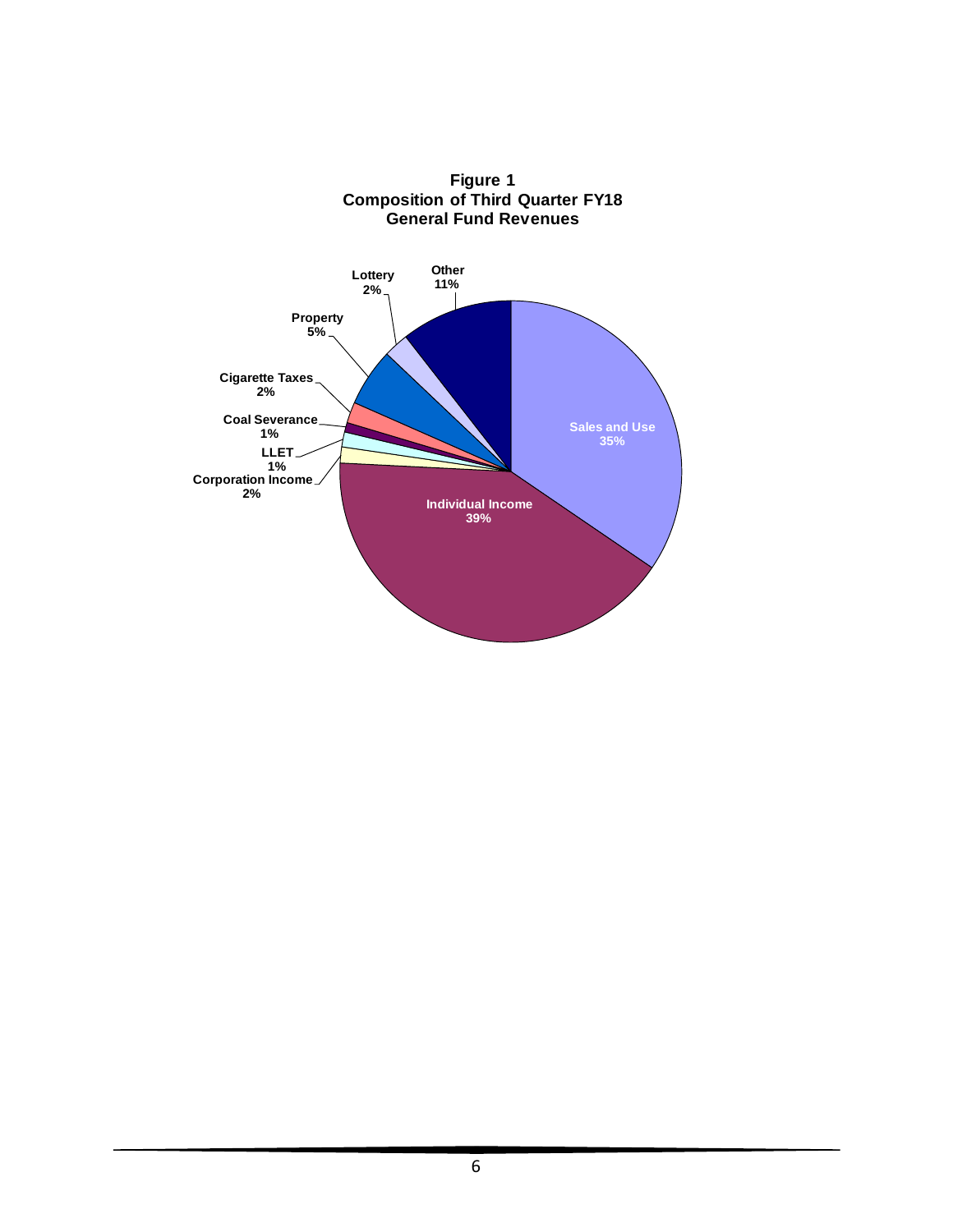### **ROAD FUND Third Quarter FY18**

Road Fund revenue fell 1.7 percent in the third quarter of FY18. Receipts totaled \$370.1 million compared to the \$376.5 million received in the third quarter of the last fiscal year. Through the first nine months of FY18, receipts have decreased 0.8 percent. Growth rates for the first three quarters are -0.5, -0.3 and -1.7 percent, respectively. The official Road Fund revenue estimate calls for revenues to decline 0.3 percent for the fiscal year. Based on year-to-date tax collections, revenues must grow 1.2 percent for the remainder of FY18 to meet the estimate. Summary data are contained in Table 2 and detailed data are shown in the Appendix.

| Table 2<br><b>Summary Road Fund Receipts</b><br>\$ millions                     |       |       |        |         |  |  |  |  |
|---------------------------------------------------------------------------------|-------|-------|--------|---------|--|--|--|--|
| <b>FY17</b><br><b>Diff</b><br><b>FY18</b><br><b>Diff</b><br>℅<br>\$<br>Q3<br>Q3 |       |       |        |         |  |  |  |  |
| <b>Motor Fuels</b>                                                              | 180.8 | 176.2 | 4.6    | 2.6     |  |  |  |  |
| Motor Vehicle Usage                                                             | 123.1 | 129.1 | $-6.1$ | $-4.7$  |  |  |  |  |
| Motor Vehicle License                                                           | 32.2  | 36.9  | -4.8   | $-12.9$ |  |  |  |  |
| <b>Motor Vehicle Operators</b>                                                  | 4.0   | 3.9   | 0.1    | 3.1     |  |  |  |  |
| <b>Weight Distance</b>                                                          | 20.2  | 20.7  | $-0.5$ | $-2.4$  |  |  |  |  |
| Income on Investments                                                           | 0.6   | 0.8   | $-0.2$ | $-22.8$ |  |  |  |  |
| Other                                                                           | 9.3   | 8.8   | 0.5    | 5.1     |  |  |  |  |
| Total                                                                           | 370.1 | 376.5 | $-6.4$ | $-1.7$  |  |  |  |  |

Motor fuels tax receipts increased 2.6 percent during the third quarter of FY18. Receipts were \$180.8 million and compare to \$176.2 million collected during the third quarter of last year. Through the first nine months of FY18, motor fuels grew 0.5 percent. Since the tax rate on motor fuels has been the same over both time periods, the increase in motor fuels taxes is solely attributable to an increase

in gallons of gasoline or special fuels (like diesel).

Motor vehicle usage tax receipts fell 4.7 percent, or \$6.1 million, during the third quarter. Receipts were \$123.1 million compared to \$129.1 million collected during the same period last year. Through the first nine months of FY18, motor vehicle usage tax decreased 2.5 percent.

Motor vehicle license tax receipts decreased 12.9 percent during the third quarter of FY18. Receipts of \$32.2 million compare to \$36.9 million received during the third quarter of FY17.

Motor vehicle operators' license fees totaled \$4.0 million, a 3.1 percent increase compared to the level observed a year ago.

Weight distance tax receipts of \$20.2 million represent a 2.4 percent decrease compared to receipts collected during the third quarter of FY17. The weight distance tax is a good proxy for goods in transit over Kentucky highways.

Income on investment receipts totaled \$0.6 million, a 22.8 percent decrease compared to the level observed a year ago.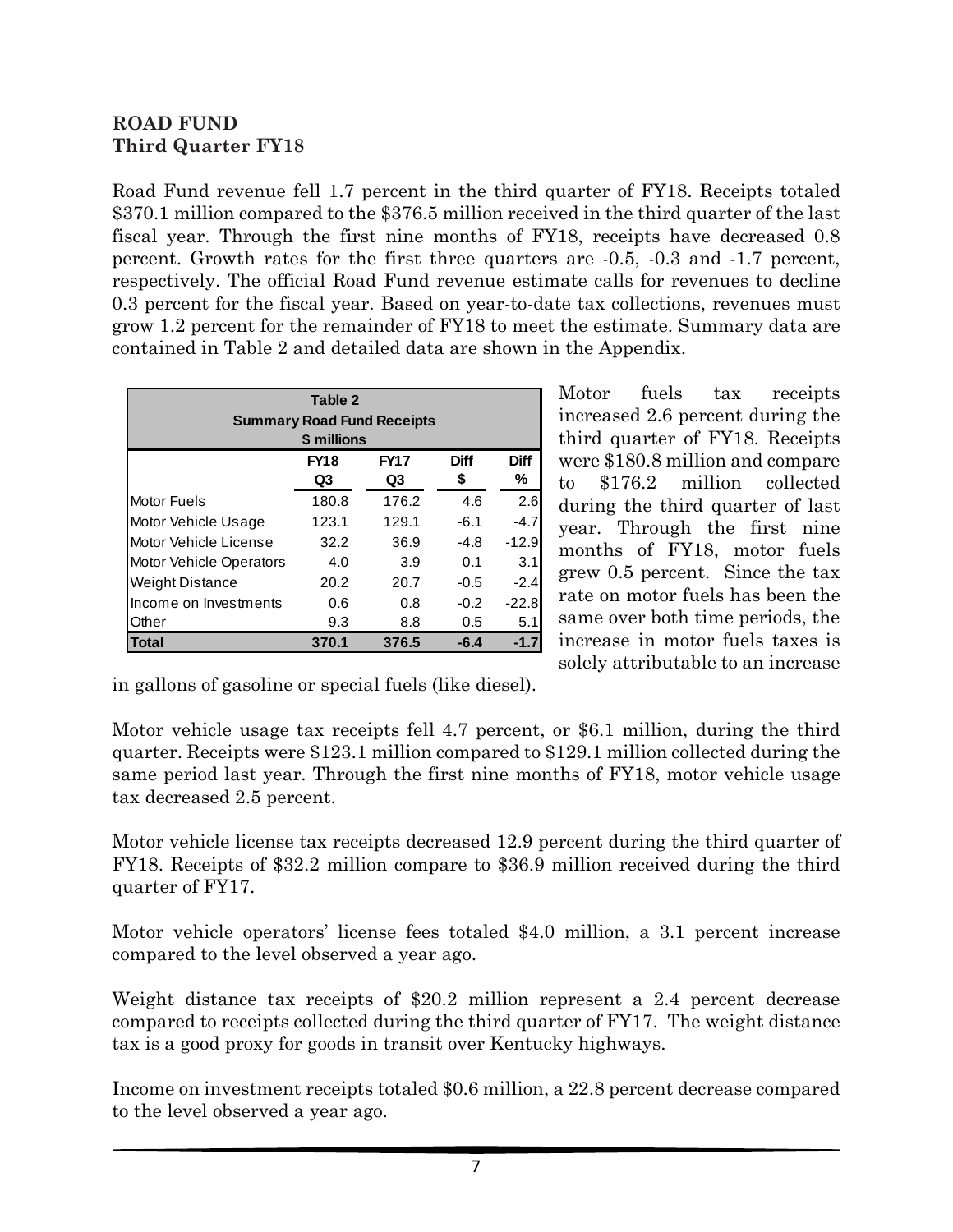The remainder of the accounts in the Road Fund combined for an increase of 5.1 percent. Receipts for the "Other" category totaled \$9.3 million during the third quarter, compared to \$8.8 million in the third quarter of FY17.

Figure 2 details the composition of Road Fund revenues by tax type in the third quarter of FY18. Motor fuels taxes and the motor vehicle usage tax accounted for 86 percent of Road Fund revenues in the third quarter. The next-largest sources of revenue were the motor vehicle license tax with nine percent followed by weight distance with five percent. The "Other" category accounted for three percent, while motor vehicle operators' license fees comprised one percent. Income on investment accounted for a negligible amount of total Road Fund receipts.

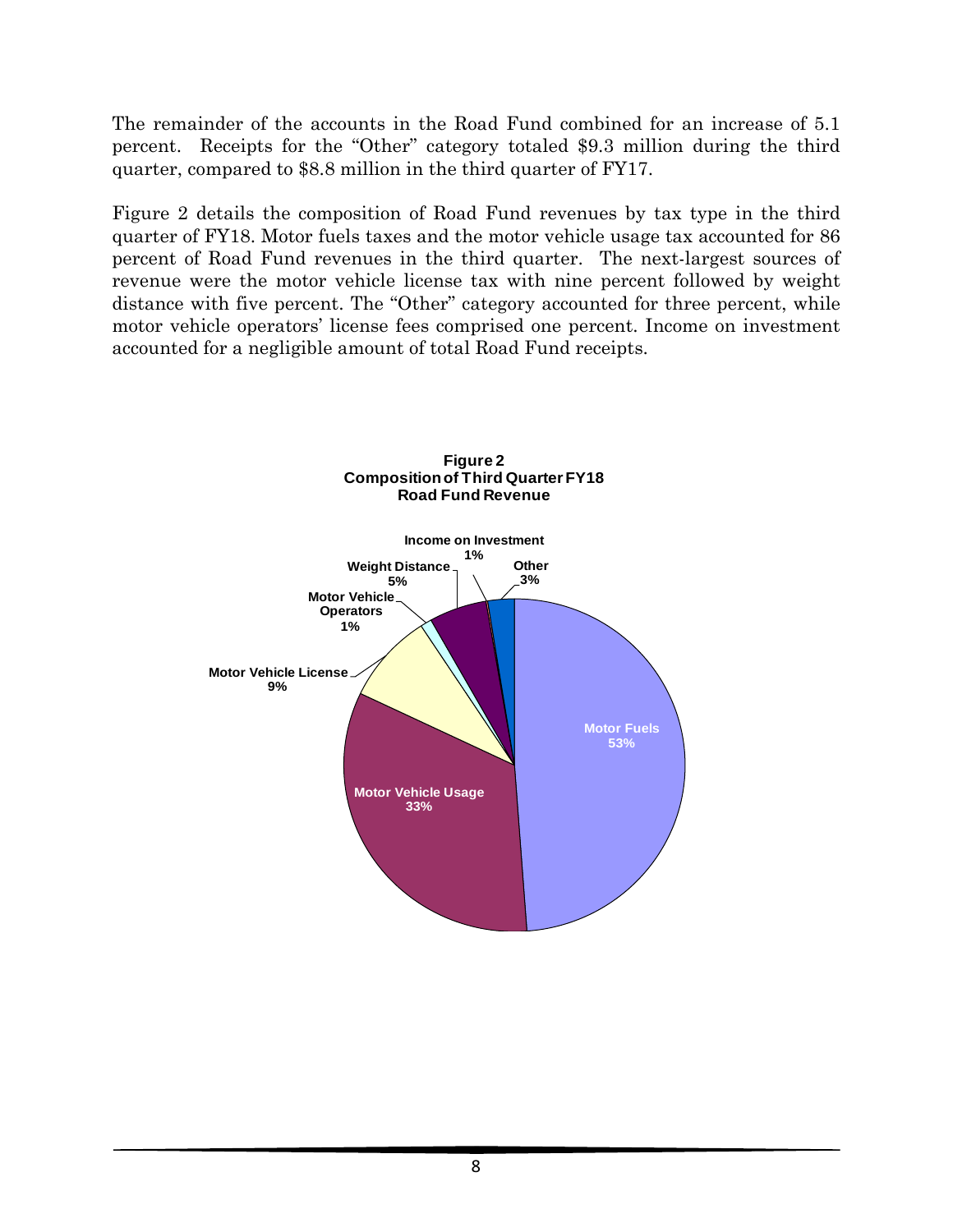# **The Economy Third Quarter FY18. . . . . . . . . . . . . . .**

## **NATIONAL ECONOMY**

Real gross domestic product (real GDP) grew by 2.6 percent in the third quarter of FY18. This is the second consecutive quarter of growth at 2.5 percent or higher. Furthermore, this is the seventh consecutive quarter that the quarterly growth rate has increased. In the fourth quarter of FY16, real GDP growth was 1.2 percent and it has increased in every quarter since then. This increasing rate of growth in real GDP is largely a result of real investment. On an adjacent-quarter basis, real GDP has grown for the last 16 consecutive quarters with growth rates ranging from 0.1 to 1.3 percent.

Real consumption grew by 2.8 percent in the third quarter of FY18. On an adjacentquarter basis, real consumption growth slowed slightly in the third quarter, falling to 0.5 percent compared to 0.9 percent in the second quarter. Overall, real consumption has been very stable in the last several quarters. In the last 13 quarters adjacent-quarter growth rates ranged from 0.5 to 0.9 percent. Real consumption made up 69.6 percent of real GDP in the third quarter.

Real investment grew by 5.3 percent in the third quarter of FY18. Real investment seems to have finally come out of its stupor. Between the second quarter of FY16 and the third quarter of FY17, real investment declined in four of the six quarters on an adjacent-quarter basis. On an adjacent-quarter basis, real investment growth has been positive and solid for the last four quarters, growing 1.0, 1.8, 0.9, and 1.6 percent, respectively. Real investment has soared since the end of the 2007 recession; gaining a net 69.1 percent since then, while real GDP gained only 20.5 percent over the same time period. Real investment made up 17.6 percent of real GDP in the third quarter.

Real government expenditures grew 1.1 percent in the third quarter of FY18. Real government expenditures have risen (on an adjacent-quarter basis) for the last three quarters. Real government expenditures had declined (on an adjacent-quarter basis) in three of the five quarters prior to the fourth quarter of FY17. Government expenditures are historically countercyclical. That is, when real GDP increases, government expenditures decrease and vice versa. This is because during recessions (when real GDP is declining), government expenditures increase in the form of increased unemployment insurance payments, increased number of people receiving welfare payments, and increases in fiscal spending, which some politicians believe will 'stimulate' the economy. Then during expansion periods (when real GDP is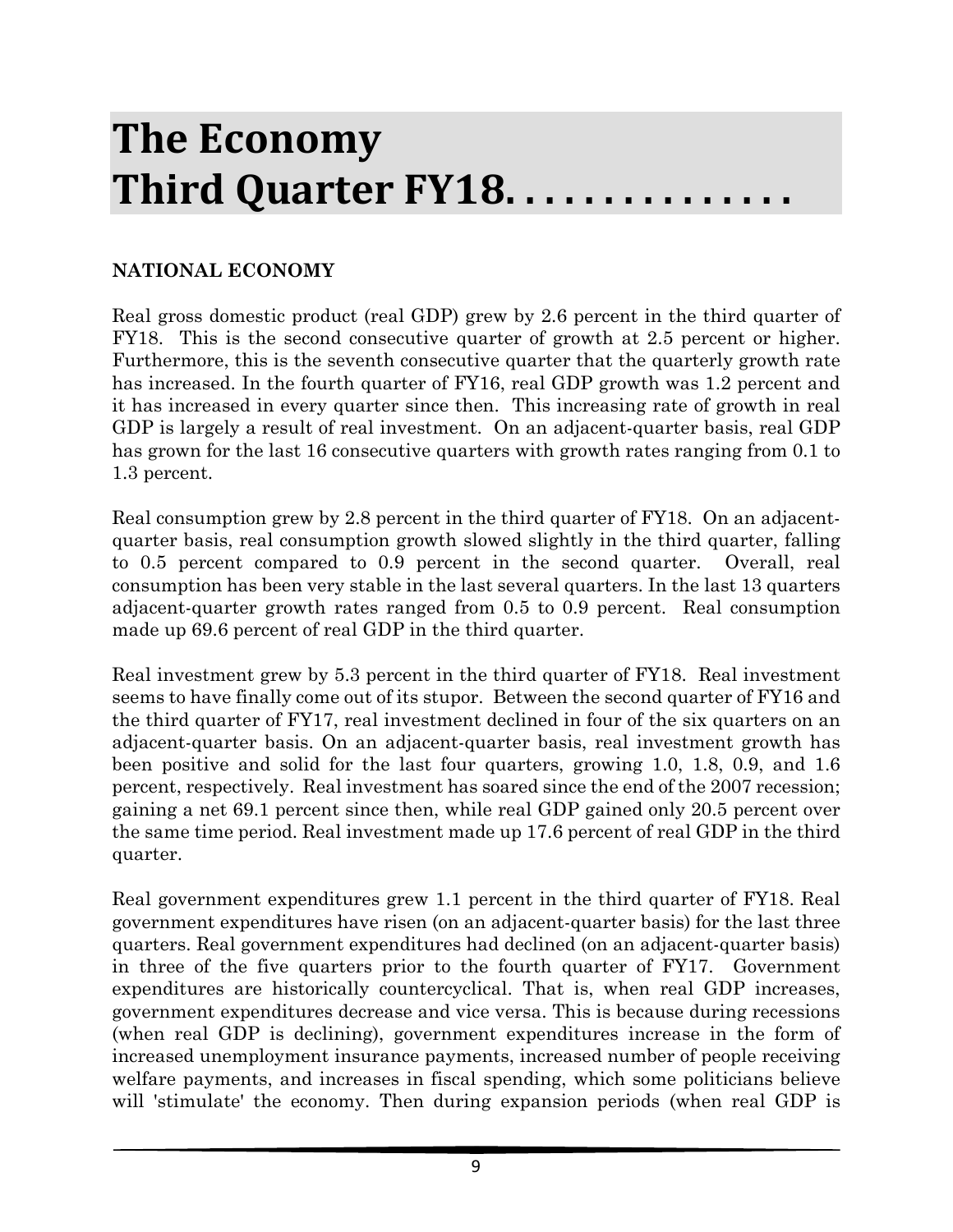increasing), those forms of government expenditures decrease because citizens are self-sustaining and do not require any government assistance, and politicians typically do not vote for 'stimulus package' legislation.

The current expansion period has been unusual, in that, government expenditures have not followed the normal countercyclical pattern. From the fourth quarter of FY14 to the third quarter of FY16, real government expenditures rose moderately and consistently, as well as during the last three consecutive quarters. Since these patterns between government expenditures and real GDP are contemporaneous and not leading, this unusual pattern does not seem to portend any future event negative or positive. It is just unusual. Real government expenditures made up 16.9 percent of real GDP in the third quarter.

Real exports grew by 3.5 percent in the third quarter of FY18. This is the fifth consecutive quarter of adjacent-quarter growth in real exports. Adjacent-quarter growth declined slightly relative to the previous four quarters. Growth rates during that time were: 1.8, 0.9, 0.5, 1.7 and 0.3 percent, respectively. Real exports are a function of foreign country demand, which include incomes and preferences changes, as well as US domestic supply issues like availability of natural resources, labor productivity, and technological advancements. Real exports are also subject to changes in the exchange rates of the countries' currencies.

|                                                 |             | <b>Third Quarter</b> |           |           |
|-------------------------------------------------|-------------|----------------------|-----------|-----------|
|                                                 | <b>FY18</b> | <b>FY17</b>          | Chg       | % Chg     |
| <b>Real GDP</b>                                 | 17,350.9    | 16,903.2             | 447.6     | 2.6       |
| <b>Real Consumption</b>                         | 12,083.4    | 11,758.0             | 325.4     | 2.8       |
| Real Investment                                 | 3,051.9     | 2,897.0              | 154.9     | 5.3       |
| Real Govt. Expenditures                         | 2,928.0     | 2,896.6              | 31.4      | 1.1       |
| <b>Real Exports</b>                             | 2,238.0     | 2,162.3              | 75.7      | 3.5       |
| Real Imports                                    | 2,924.0     | 2,784.5              | 139.5     | 5.0       |
| CPI all goods (% chg)                           | 2.2         | 2.6                  | <b>NA</b> | <b>NA</b> |
| CPI Food (% chg)                                | 1.6         | 0.1                  | <b>NA</b> | NA        |
| CPI Energy (% chg)                              | 6.3         | 12.6                 | <b>NA</b> | <b>NA</b> |
| CPI Core (% chg)                                | 1.9         | 2.1                  | NA.       | NA.       |
| Industrial Production Index (% chg)             | 3.8         | 0.6                  | <b>NA</b> | <b>NA</b> |
| Working Population <sup>1</sup> (millions)      | 256.9       | 254.2                | 2.7       | 1.1       |
| Civilian Labor Force <sup>2</sup>               | 161.0       | 159.4                | 1.7       | 1.0       |
| Employed <sup>3</sup>                           | 154.0       | 151.6                | 2.5       | 1.6       |
| Unemployed <sup>4</sup>                         | 7.0         | 7.8                  | $-0.8$    | $-10.2$   |
| Not in Labor Force <sup>5</sup>                 | 95.9        | 94.9                 | 1.0       | 1.1       |
| Labor Force Participation Rate <sup>6</sup> (%) | 62.9        | 62.9                 | NA.       | <b>NA</b> |
| Unemployment Rate (%)                           | 4.1         | 4.7                  | NA.       | NA.       |

#### **Table 3 Summary of US Economic Series Third Quarter FY18 & FY17**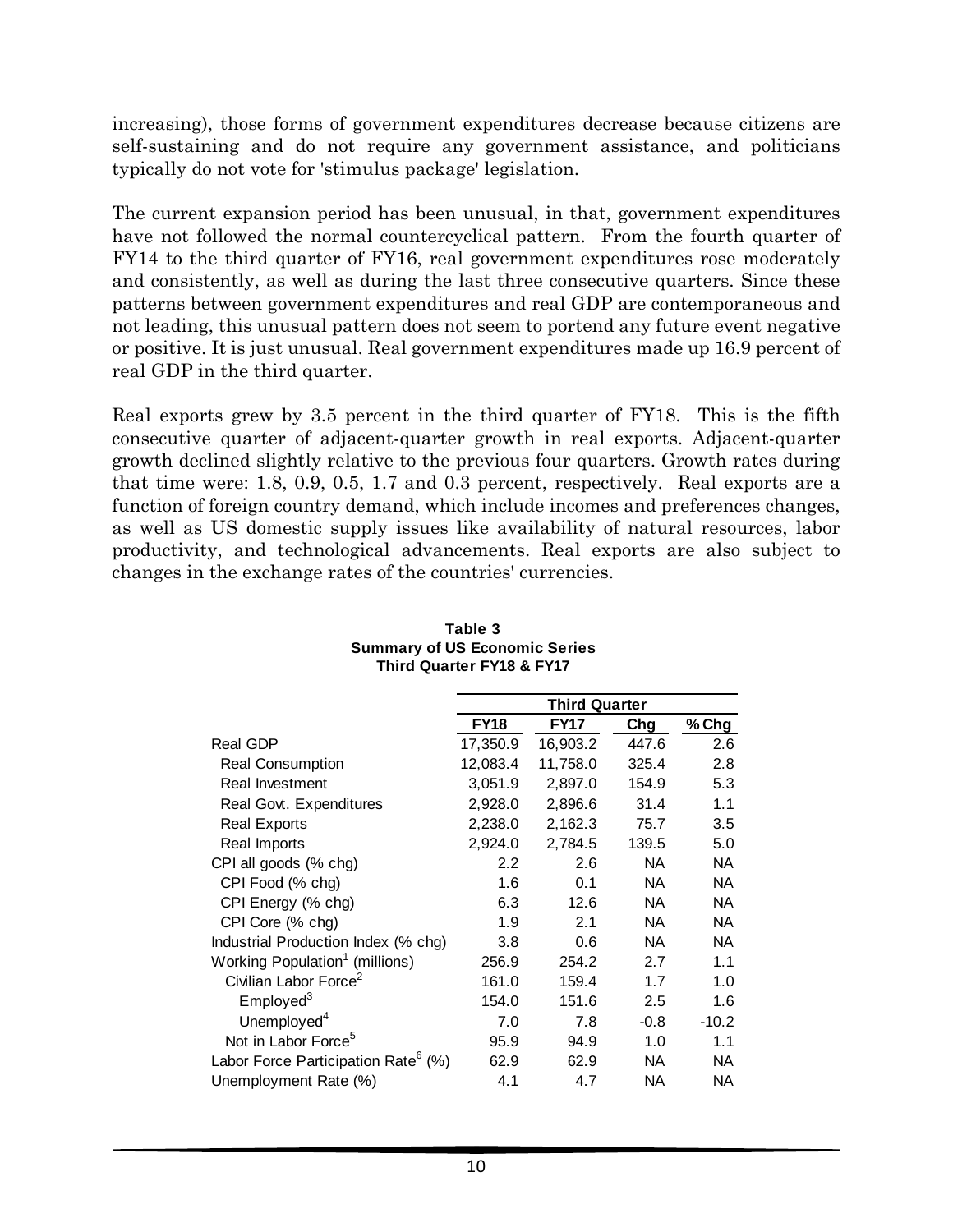Real imports grew by 5.0 percent in the third quarter of FY18. On an adjacent-quarter basis, this was the second consecutive quarter of growth in real imports. The United States is a net importer country, which means that the US imports more goods and services than it exports. There are several reasons for this. First, the United States is a wealthy nation and therefore it has lots of disposable income with which to buy many goods. Second, foreign countries covet the ability to sell within the United States. This is because Americans are notorious for being laissez faire when it comes to buying foreign goods versus domestically-produced goods. Americans are less likely to reject a good solely on its country of origin than people from other countries do. As a result, nearly every year and every quarter, US imports are greater than US exports. Real exports made up 12.9 percent of real GDP in the third quarter, while real imports, a deduction from real GDP, made up 16.9 percent.

Federal outlays grew by 3.5 percent in the third quarter of FY18. Outlays were driven by two main accounts in the third quarter, social security and interest on the debt. Social Security expenditures grew by 5.0 percent, a net \$45.9 billion, in the third quarter. That is nearly one-third of the total outlay growth. Similarly, the interest on the debt grew by 10.0 percent, a net \$51.5 billion, in the third quarter. These two accounts made up two-thirds of the net growth in total outlays in the third quarter. The interest on the debt now makes up 12.8 percent of total federal outlays. The interest share of total outlays varies considerably over time. It varies due to the amount of total borrowing, but it also varies with respect to increases in the interest rate. As recently as third quarter of FY15, the share of interest on the debt fell below 10 percent.

|                                        | <b>Third Quarter</b> |             |        |        |  |  |  |
|----------------------------------------|----------------------|-------------|--------|--------|--|--|--|
|                                        | <b>FY18</b>          | <b>FY17</b> | Chg    | % Chg  |  |  |  |
| Federal Outlays excl. Gross Investment | 4,390.7              | 4,242.0     | 148.7  | 3.5    |  |  |  |
| Social Security                        | 961.9                | 916.1       | 45.9   | 5.0    |  |  |  |
| Medicare                               | 686.3                | 667.4       | 18.9   | 2.8    |  |  |  |
| National Defense                       | 606.0                | 581.6       | 24.4   | 4.2    |  |  |  |
| Interest on Debt                       | 564.1                | 512.7       | 51.5   | 10.0   |  |  |  |
| Medicaid                               | 381.0                | 381.1       | $-0.1$ | 0.0    |  |  |  |
| Non-Medicaid Grants to S&L Govts       | 180.2                | 183.1       | $-2.9$ | -1.6   |  |  |  |
| <b>Subsidies</b>                       | 62.0                 | 60.5        | 1.5    | 2.5    |  |  |  |
| Aid to Foreign Governments             | 53.0                 | 54.0        | $-1.0$ | $-1.8$ |  |  |  |

#### **Table 4 US Federal Outlays \$ billions, AR**

US personal income rose by 3.6 percent in the third quarter of FY18. This is the fifth consecutive quarter of solid adjacent-quarter growth. The components of personal income grew uniformly and were modest, but wages and salaries income was the strongest, growing 4.2 percent in the third quarter. The last five quarters of adjacentquarter wages and salaries growth were equally strong paralleling the good growth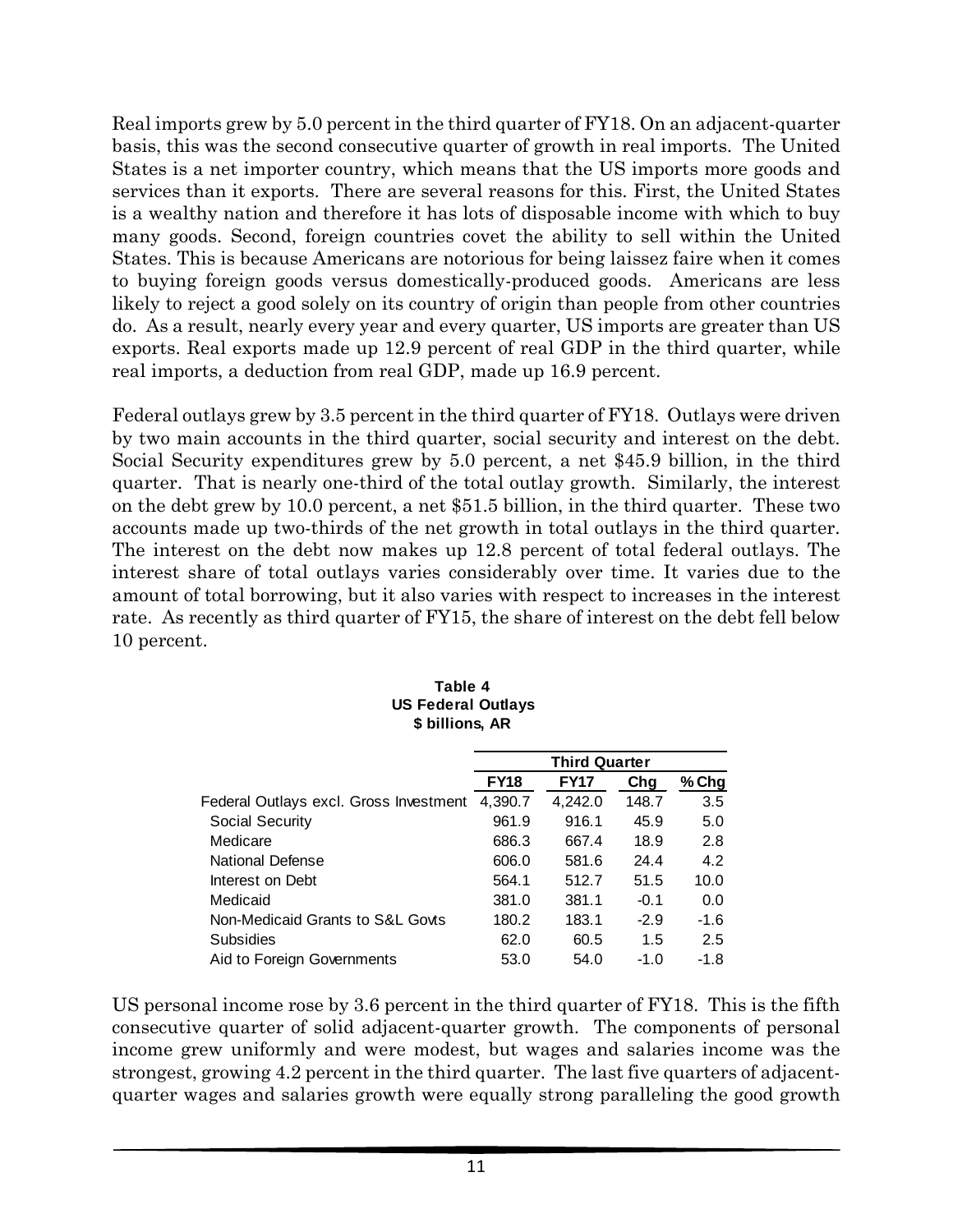in total personal income. Proprietor's income was the weakest among the components in the third quarter with a still respectable 2.0 percent growth.

US non-farm employment rose by 1.5 percent in the third quarter of FY18. Adjacentquarter growth has been very stable for the last five years, ranging between 0.3 percent to 0.6 percent, only once falling to 0.3 percent. While quarterly growth has ranged from 1.5 percent to 2.2 percent. Historically, these are low to medium growth rates. Growth has only been above 2.0 percent in three quarters since the end of the 2007 recession. No one industry is responsible for this weak growth. It appears to be an intrinsic change in the labor market. This change occurred sometime following the 2001 recession and was seen clearly in the recovery period following the 2001 recession.

|                               |             | Third Quarter |         |          |
|-------------------------------|-------------|---------------|---------|----------|
|                               | <b>FY18</b> | <b>FY17</b>   | \$ Diff | % Diff   |
| <b>United States</b>          |             |               |         |          |
| Personal Income               | 16,827      | 16,245        | 582     | 3.6      |
| Social Insurance              | 1,333       | 1,284         | 49      | 3.8      |
| Residence Adjustments         | 0           | 0             | 0       | $-335.0$ |
| Dividends, Interest and Rents | 3,262       | 3,151         | 111     | 3.5      |
| <b>Transfer Receipts</b>      | 2,921       | 2,832         | 89      | 3.1      |
| Wages & Salaries              | 8,578       | 8,232         | 345     | 4.2      |
| Supplements to W&S            | 1,991       | 1,934         | 57      | 2.9      |
| Proprietor's Income           | 1,408       | 1,380         | 28      | 2.0      |
| Kentucky                      |             |               |         |          |
| Personal Income               | 180.7       | 174.3         | 6.4     | 3.7      |
| Social Insurance              | 15.3        | 14.8          | 0.5     | 3.4      |
| Residence Adjustments         | $-1.7$      | $-1.7$        | 0.0     | 2.1      |
| Dividends, Interest and Rents | 28.1        | 27.2          | 0.9     | 3.4      |
| <b>Transfer Receipts</b>      | 43.5        | 42.1          | 1.4     | 3.3      |
| Wages & Salaries              | 92.2        | 88.8          | 3.4     | 3.8      |
| Supplements to W&S            | 23.3        | 22.4          | 0.9     | 3.9      |
| Proprietor's Income           | 10.6        | 10.3          | 0.3     | 3.4      |

#### **Table 5 Personal Income \$ billions, SAAR**

A large part of the fundamental change can be seen in the labor force participation rate data. Throughout the 1990s, the labor force participation rate hovered between 66.1 percent and 67.2 percent. It is not unusual for the labor force participation rate to dip during a recession, as some workers are put out of work involuntarily. But it usually returns to normal levels during the subsequent recovery period, as employers hire more workers to keep up with increased demand and purchases. However, following the 2001 recession, the labor force participation rate fell from 67.2 percent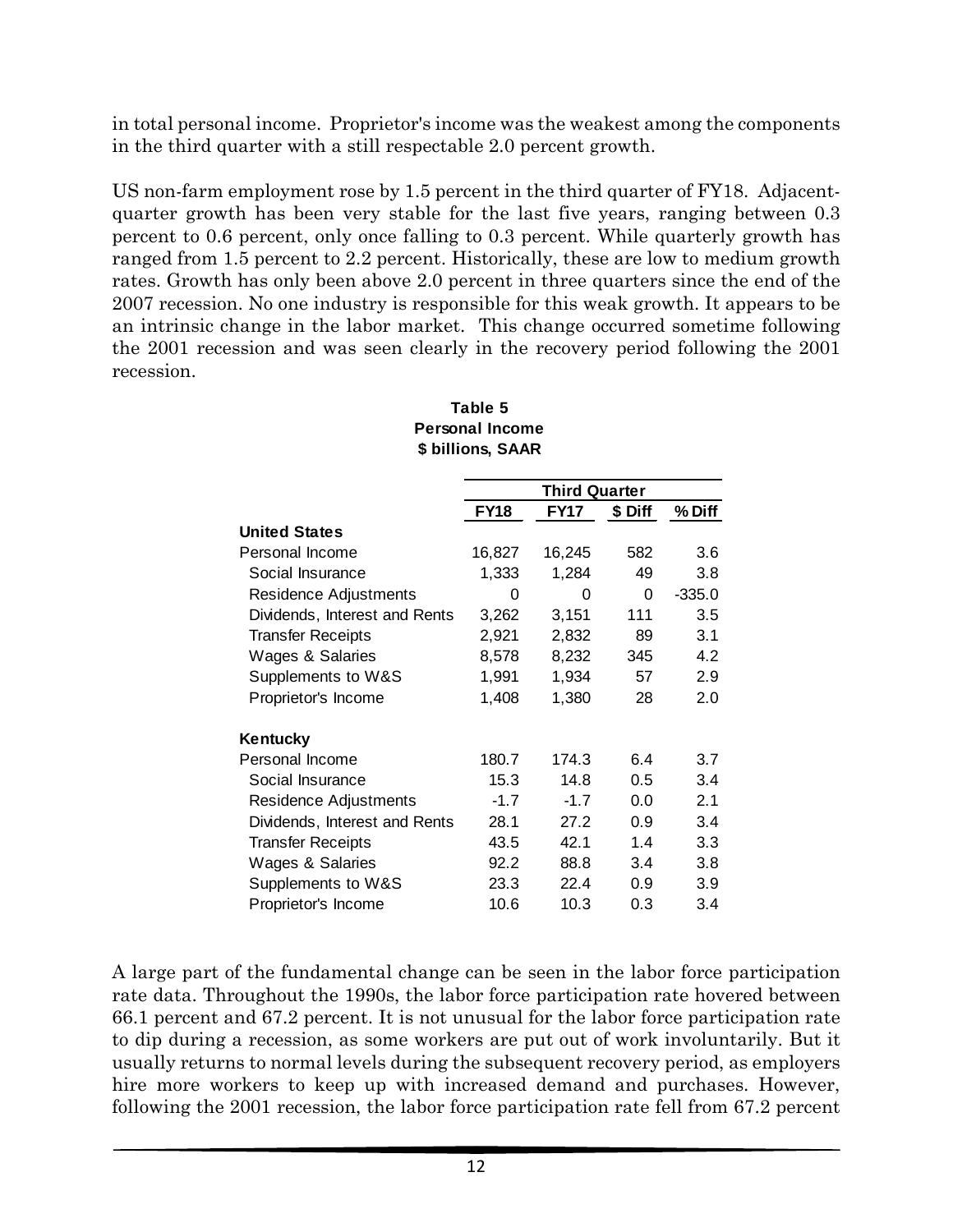in the third quarter of FY01 to 66.0 percent in the fourth quarter of FY07. There was no recovery in the labor force participation rate during any time of the 2001 recovery. Then following the 2007 recession, the labor force participation rate plummeted by an even greater amount and has never recovered. The labor force participation rate fell from 65.3 percent in the first quarter of FY10 to 62.9 percent in the third quarter of FY18.

Mining employment grew the fastest among the employment supersectors, gaining 9.0 percent in the third quarter of FY18. Mining, the smallest of the supersectors, grew from 653,000 jobs to 712,000 jobs over the last year. This is a net gain of 59,000 jobs during that time. In absolute terms, business services employment and educational services employment grew by the most in the third quarter, each gaining a net 500,000 jobs in the last four quarters. The worst performing sector in the third quarter was information services, which lost 1.4 percent during that time. Information services employment has fallen by small amounts in every quarter for the last five quarters. For the five years from the third quarter of FY10 to the fourth quarter of FY15, information services employment remained at 2.7 million. Then in FY16, information services employment grew slowly to 2.8 million jobs and has remained there.

# **KENTUCKY ECONOMY**

Kentucky personal income grew by 3.7 percent in the third quarter of FY18. On an adjacent-quarter basis, personal income grew by 1.5 percent. Kentucky personal income has been quite volatile over the last few years. Adjacent-quarter growth rates have ranged from  $-1.5$  percent to 1.5 percent. This is just the fourth time that adjacent-quarter growth has reached 1.5 percent or higher since the end of the recession. Both wages and salaries and supplements to wages and salaries grew strongly in the third quarter, growing 3.8 percent and 3.9 percent, respectively.

Transfer income grew by 3.3 percent in the third quarter of FY18. This is the second quarter in a row that transfer income has grown, following four quarters of declines. This is an interesting inflection point during an era where transfer income is growing as a share of total personal income. In 2000, transfer income made up 17.4 percent of Kentucky personal income. Right before the 2007 recession, transfer income made up 19.6 percent of Kentucky personal income. In the third quarter of FY18, transfer income makes up 24.1 percent of Kentucky personal income. So the countercyclical nature of transfer payments has changed during the last 18 years.

Transfer income has changed in a fundamental sense, and now seems to be an acyclical monotonically increasing series. This is concerning because it has crowded out other forms of incomes, like wages and salaries and dividends, interest, and rent income. Wages and salaries income made up 53.7 percent of personal income in 2000 and declined to 51.0 percent of personal income by the third quarter of FY18.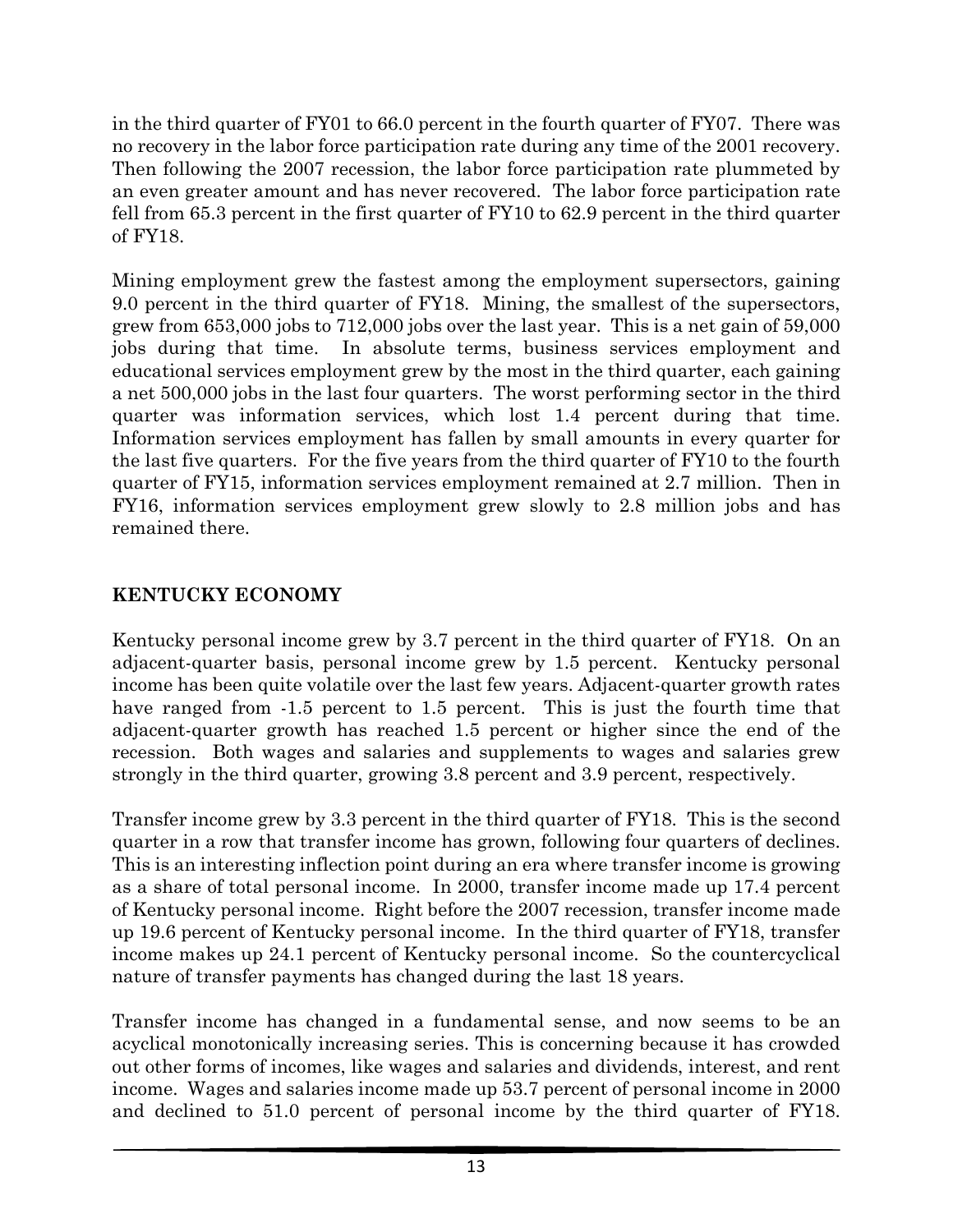Dividends, interest and rent income made up 17.8 percent of income in 2000, and decreased to 15.6 percent of personal income by the third quarter of FY18. These are fairly substantial changes in the makeup of personal income.

Kentucky non-farm employment grew by 0.9 percent in the third quarter of FY18. This is historically very low growth. It is also low growth relative to the nation as a whole. Kentucky non-farm employment growth has not reached 2.0 percent in a single quarter during the current expansion period. This is also the sixth consecutive quarter of growth below 1.0 percent. On an adjacent-quarter basis, non-farm employment growth has only reached 1.0 percent one time since the 2007 recession ended.

Manufacturing employment grew by 0.9 percent in the third quarter of FY18. On an adjacent-quarter basis, manufacturing employment has declined in three of the last four quarters, with growth rates of -0.1, -0.3, -0.1 and 1.4 percent, respectively. Manufacturing employment is the fourth largest employment supersector in Kentucky. Motor vehicles and parts; food, beverage, and tobacco products; and chemical products are the three largest subsectors of the Kentucky manufacturing employment base. Signature industries within these categories include automobile parts, tobacco, and bourbon.

Kentucky manufacturing employment suffered large losses during and following the 2001 recession, losing a net 7.4 percent during the recession period. During the 2001 "recovery", manufacturing employment fell continuously from 2001 to 2007, losing a net 9.8 percent of jobs. Then manufacturing employment suffered more large losses during the 2007 recession, losing a net 16.7 percent. Employment growth during the 2007 recovery period has been very slow. Employment rose from a post recession low of 208.8 million jobs in the fourth quarter of FY10 to 252.9 million in the third quarter of FY18. This is a net growth of 20.5 percent over 35 quarters. Historically, that is very slow growth.

Leisure and hospitality services employment, the fastest growing supersector in the third quarter, grew 1.6 percent. This represents a net 3,200 increase in jobs. Adjacent-quarter employment growth in leisure and hospitality has been weak for the last three years, growing over 1.0 percent just two times during that time. [The other time was the second quarter of FY16 with 1.3 percent growth]

Government employment, which includes federal, state and local government employment, grew by 0.0 percent in the third quarter of FY18. This was the slowest growing sector in the third quarter. At the end of the 2007 recession, government employment in Kentucky was 312.9 million. Following the official end of the recession, government employment rose to 324.7 million jobs by the fourth quarter of FY12. Government employment frequently increases during and following recessions as more government services are demanded by way of unemployment insurance claimants, welfare payments recipients, and other transfer payment recipients.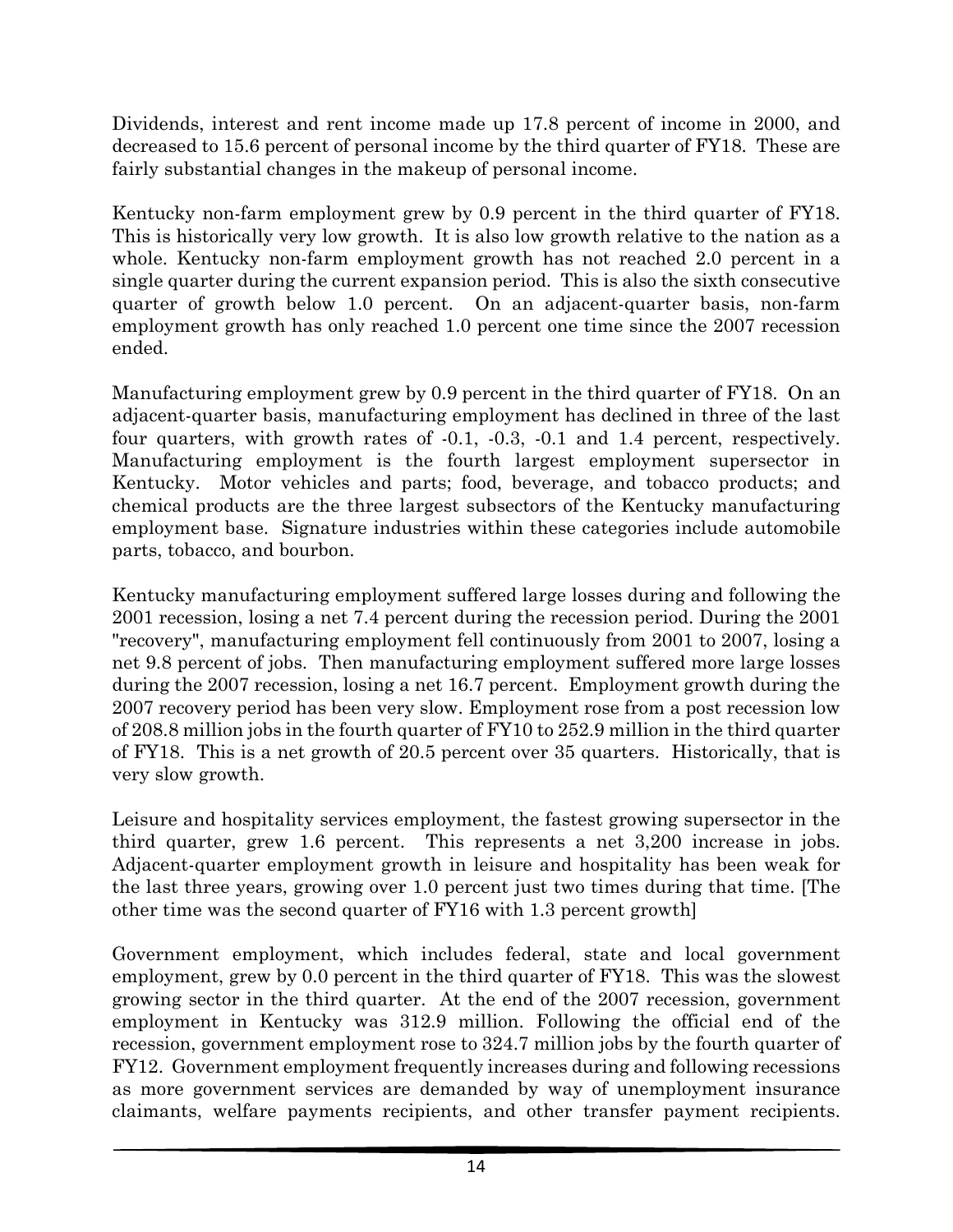However, it is somewhat unusual for government employment to continue to rise this long following the end of a recession. After the fourth quarter FY12, government employment began to decline and decline steadily until second quarter of FY17. Government employment has risen in four of the last six quarters. Again, this is very unusual for being this far removed from the end of a recession. See Table 6.

|                                   |             | US Q3 (millions) |         |             | KY Q3 (thousands) |       |
|-----------------------------------|-------------|------------------|---------|-------------|-------------------|-------|
|                                   | <b>FY18</b> | <b>FY17</b>      | $%$ Chg | <b>FY18</b> | <b>FY17</b>       | % Chg |
| Non-farm Employment               | 148.0       | 145.9            | 1.5     | 1,937.5     | 1,920.3           | 0.9   |
| Goods-producing                   | 20.4        | 19.9             | 2.3     | 343.3       | 338.8             | 1.3   |
| Construction                      | 7.1         | 6.9              | 3.1     | 78.6        | 77.8              | 1.0   |
| Mining                            | 0.7         | 0.7              | 9.0     | 11.8        | 10.4              | 13.5  |
| Manufacturing                     | 12.6        | 12.4             | 1.5     | 252.9       | 250.7             | 0.9   |
| Service-providing                 | 105.3       | 103.6            | 1.6     | 1.278.2     | 1,265.7           | 1.0   |
| Trade, Transportation & Utilities | 27.7        | 27.4             | 0.8     | 403.8       | 399.9             | 1.0   |
| Information                       | 2.8         | 2.8              | $-1.4$  | 22.9        | 22.7              | 0.8   |
| Finance                           | 8.5         | 8.4              | 1.3     | 94.5        | 93.7              | 0.8   |
| <b>Business Services</b>          | 20.7        | 20.3             | 2.3     | 216.9       | 215.3             | 0.7   |
| <b>Educational Services</b>       | 23.5        | 23.0             | 2.0     | 274.3       | 271.5             | 1.0   |
| Leisure and Hospitality Services  | 16.3        | 15.9             | 2.2     | 200.0       | 196.8             | 1.6   |
| <b>Other Services</b>             | 5.8         | 5.7              | 1.7     | 66.0        | 65.7              | 0.5   |
| Government                        | 22.3        | 22.3             | 0.1     | 316.0       | 315.8             | 0.0   |

#### **Table 6 Summary of US & KY Employment Third Quarter FY18 & FY17**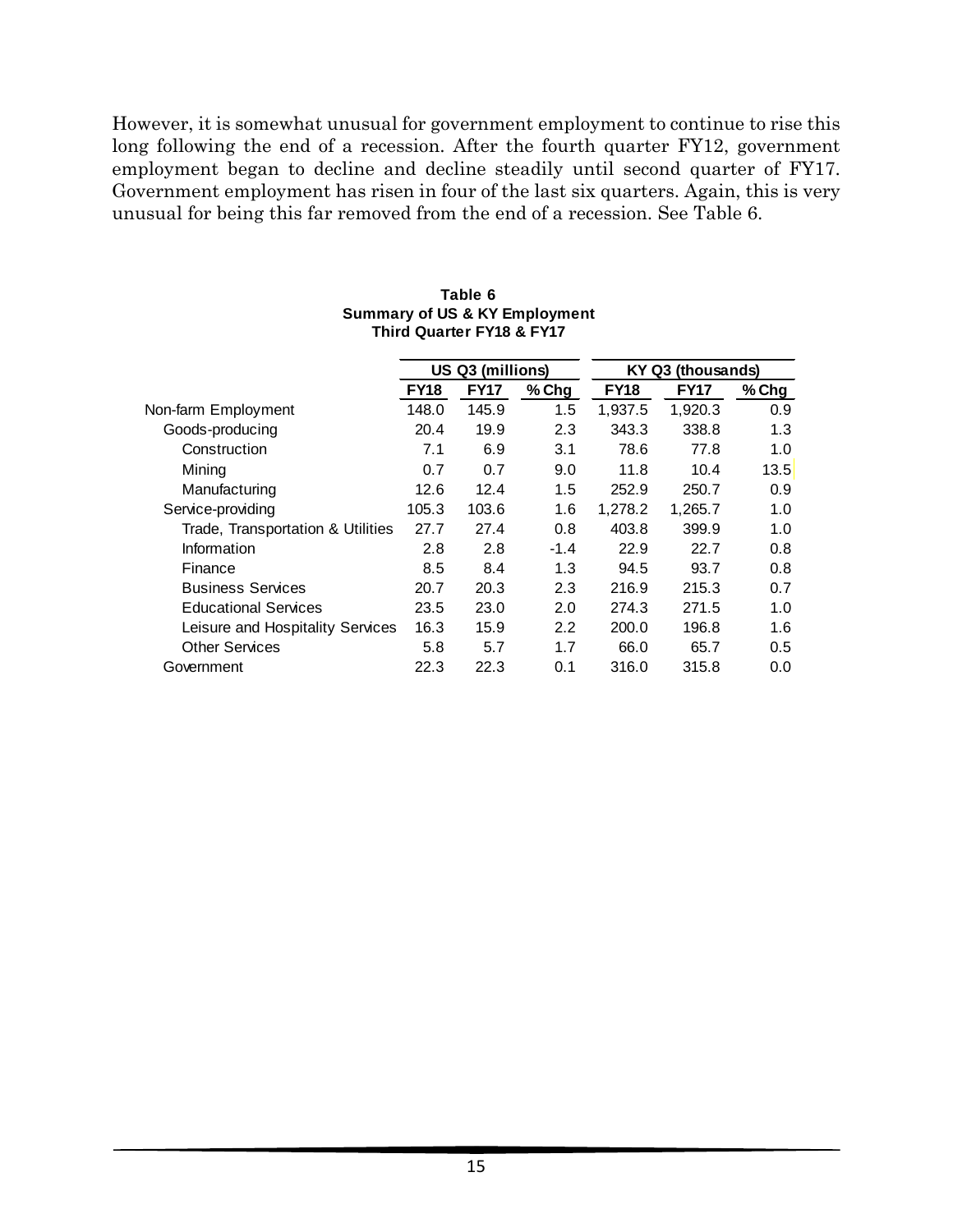# **Interim Outlook . . . . . . . . . . . . . . . . . . . .**

## **GENERAL FUND OUTLOOK Beyond the Third Quarter, FY18**

The revenue forecasts presented in Table 7 and Table 8 were prepared using the March 2018 "control scenario" economic forecast from both Global Insight and the Kentucky MAK model. Forecasted revenues prepared pursuant to KRS 48.400(2) are internal estimates prepared by the staff of the OSBD. As stated in the Executive Summary, the Kentucky General Assembly passed two revenue measures during the 2018 Regular Session. Scores for these revenue bills are still being tabulated for HB 366 and HB 487. Therefore, the effects and fiscal impacts of these revenue bills are not included in this interim forecast. The combination of the two bills represent a revenue enhancement that will be fully detailed in the Fourth Quarter Annual Report that will be published on July 30, 2018. This report compares the most recent interim forecast to the official estimates rendered by the CFG on December 15, 2017, and specifically does not include the actions of the General Assembly during the 2018 Regular Session.

|                     |           |         |                |         | General Fund Interim Forecast<br>\$ millions |         |                     |         |                |        |
|---------------------|-----------|---------|----------------|---------|----------------------------------------------|---------|---------------------|---------|----------------|--------|
|                     |           |         | <b>FY18</b>    |         |                                              |         | <b>FY18</b>         |         | <b>FY19</b>    |        |
|                     | $Q1 - Q3$ |         | Q4             |         | <b>Full Year</b>                             |         | <b>Official CFG</b> |         | $Q1 - Q2$      |        |
|                     | Actual    | % Chg   | Estimate % Chq |         | Estimate % Chg                               |         | Estimate            | \$ Diff | Estimate % Chg |        |
| Individual Income   | 3,263.8   | 5.2     | 1,316.2        | 1.9     | 4,580.1                                      | 4.2     | 4,509.0             | 71.1    | 2,278.6        | 1.9    |
| Sales & Use         | 2.667.6   | 3.5     | 936.6          | 3.3     | 3.604.1                                      | 3.4     | 3.611.9             | $-7.8$  | 1,856.1        | 2.7    |
| Property            | 552.1     | 3.7     | 65.3           | $-6.5$  | 617.4                                        | 2.5     | 607.9               | 9.5     | 409.5          | $-1.5$ |
| Corporate Income    | 313.2     | 5.1     | 259.7          | 30.3    | 572.9                                        | 15.2    | 558.6               | 14.3    | 277.1          | 0.6    |
| Coal Severance      | 68.9      | $-10.9$ | 23.3           | 0.9     | 92.2                                         | $-8.2$  | 88.5                | 3.7     | 52.1           | 11.7   |
| Cigarette Tax       | 155.6     | $-4.7$  | 56.5           | $-2.8$  | 212.1                                        | $-4.2$  | 214.3               | $-2.2$  | 103.7          | $-2.3$ |
| LLET                | 141.1     | $-5.0$  | 49.9           | $-48.6$ | 191.0                                        | $-22.2$ | 186.2               | 4.8     | 106.9          | 1.1    |
| Lottery             | 176.0     | $-0.1$  | 67.0           | 2.3     | 243.0                                        | 0.6     | 243.0               | 0.0     | 118.5          | 1.7    |
| Other               | 552.1     | 4.6     | 164.2          | 1.3     | 716.3                                        | 3.8     | 699.0               | 17.3    | 291.2          | 0.4    |
| <b>General Fund</b> | 7.890.4   | 3.8     | 2,938.8        | 2.3     | 10.829.1                                     | 3.4     | 10.718.4            | 110.7   | 5.493.7        | 1.7    |

**Table 7 General Fund Interim Forecast**

Projected General Fund revenues for the next three quarters are shown in Table 7. As the table indicates, General Fund growth in the final quarter of FY18 is projected to be 2.3 percent compared to the final quarter of FY17. Growth in the first three quarters of FY18 was 3.8 percent. Revenues for the entire FY18 are predicted to be \$10,829.1 million for growth of 3.4 percent. Collections at the forecasted levels would compare favorably to the FY18 official revenue estimate of \$10,718.4 million, leading to revenues in excess of the official estimate by \$110.7 million. The largest single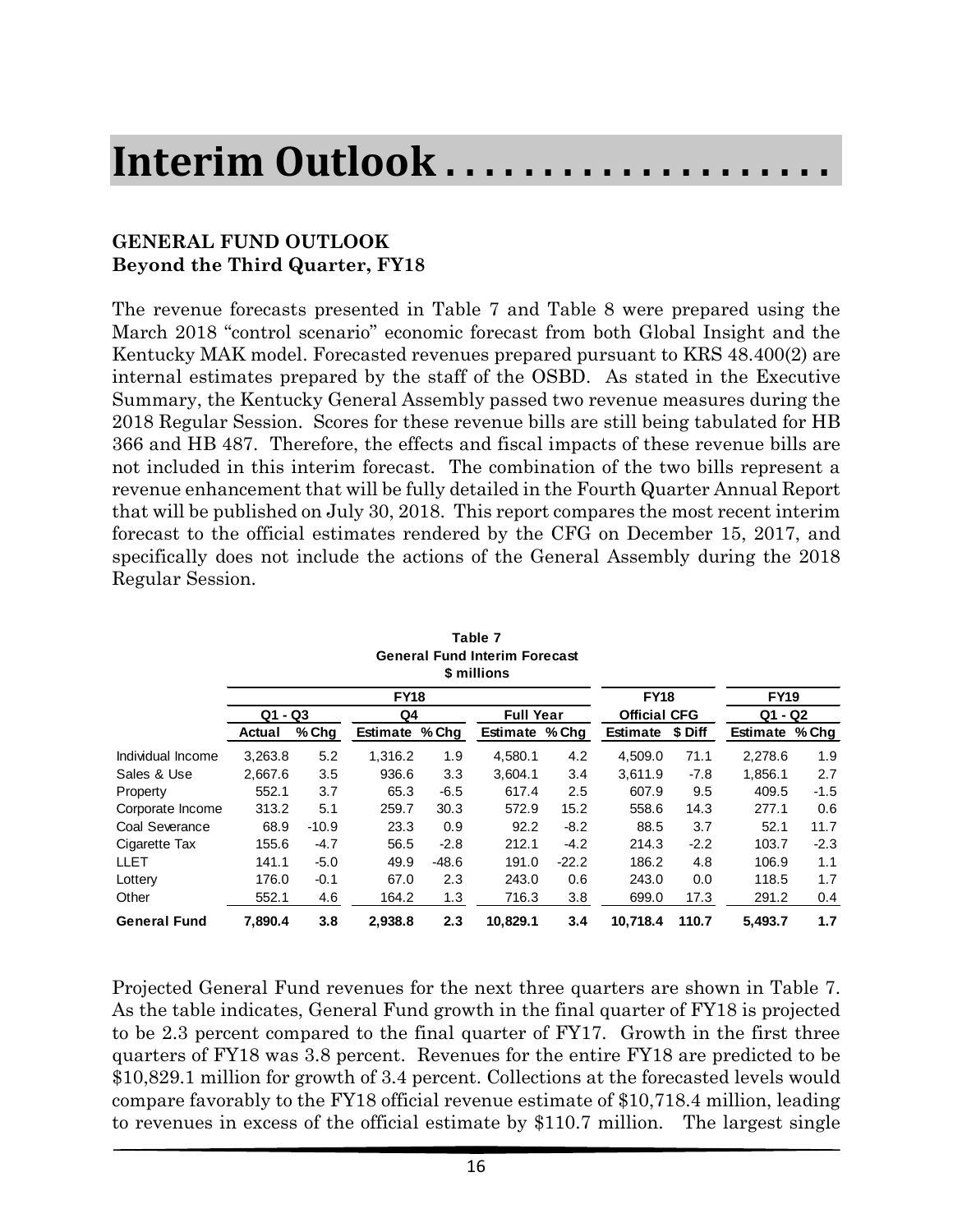revenue source that is expected to outperform the official estimate is the individual income tax, with a projected excess of \$71.1 million. Revenue growth for the whole General Fund in the first half of FY19 is forecasted to soften somewhat to a pace of 1.7 percent.

In forecasting the individual income tax receipts, the first step is to estimate "withholding" collections. Withholding receipts account for roughly 95 percent of the total individual income tax receipts. Declaration (estimated) payments are historically positive, but declarations are offset nearly dollar-for-dollar by net payments with returns. This net payments account historically runs negative due to over-withholding and the high number of refunds that are returned to taxpayers in February, March, and April every year.

The withholding component of the individual income tax adds stability to the overall growth. Individual income tax growth posted 5.2 percent in the first three quarters of FY18. Withholding is expected to slow for the remainder of FY18 and into the first half of FY19. Withholding is closely tied to wages and salaries and employment in the state. Overall, projections for the individual income tax indicate that FY18 will end 4.2 percent higher than FY17.

Annual sales tax receipts slowed significantly in FY17 but have rebounded nicely in FY18. Through the first nine months, sales taxes have grown 3.5 percent with expected growth of 3.3 percent in the fourth quarter. If the expectations for the fourth quarter prove accurate, the sales tax will generate \$3,604.1 million in FY18; just \$7.8 million lower than the official estimate. Growth in the first half of FY19 is expected to taper off to 2.7 percent, but the consumption sector in Kentucky appears to have recovered from the 0.7 percent growth witnessed in FY17. Improvements in personal income, especially wages and salaries, have likely contributed to the rebound in the sales and use tax.

Property tax revenues are expected to decrease by 6.5 percent over the remainder of the year following growth of 3.7 percent in the first nine months of FY18. Over 90 percent of the property tax receipts have already been collected in FY18, so the modest drop in the fourth quarter will not have a devastating effect on the annual growth rate which is expected to be 2.5 percent. Property taxes are finally shaking off the effects of the 2007 recession, even though the state rate on real property has remained at 12.2 cents per \$100 in valuation since the beginning of the recession.

The OSBD has fundamentally changed the way that the two largest business taxes, the corporation income tax and the LLET, are estimated. Due to the interaction between payment of the LLET and the credit on the income tax return, it is difficult to pinpoint exact amounts of business tax to apportion or allocate between each tax category. Therefore, OSBD has adopted a model with a combined forecasting variable equal to the sum of LLET and corporate income tax receipts.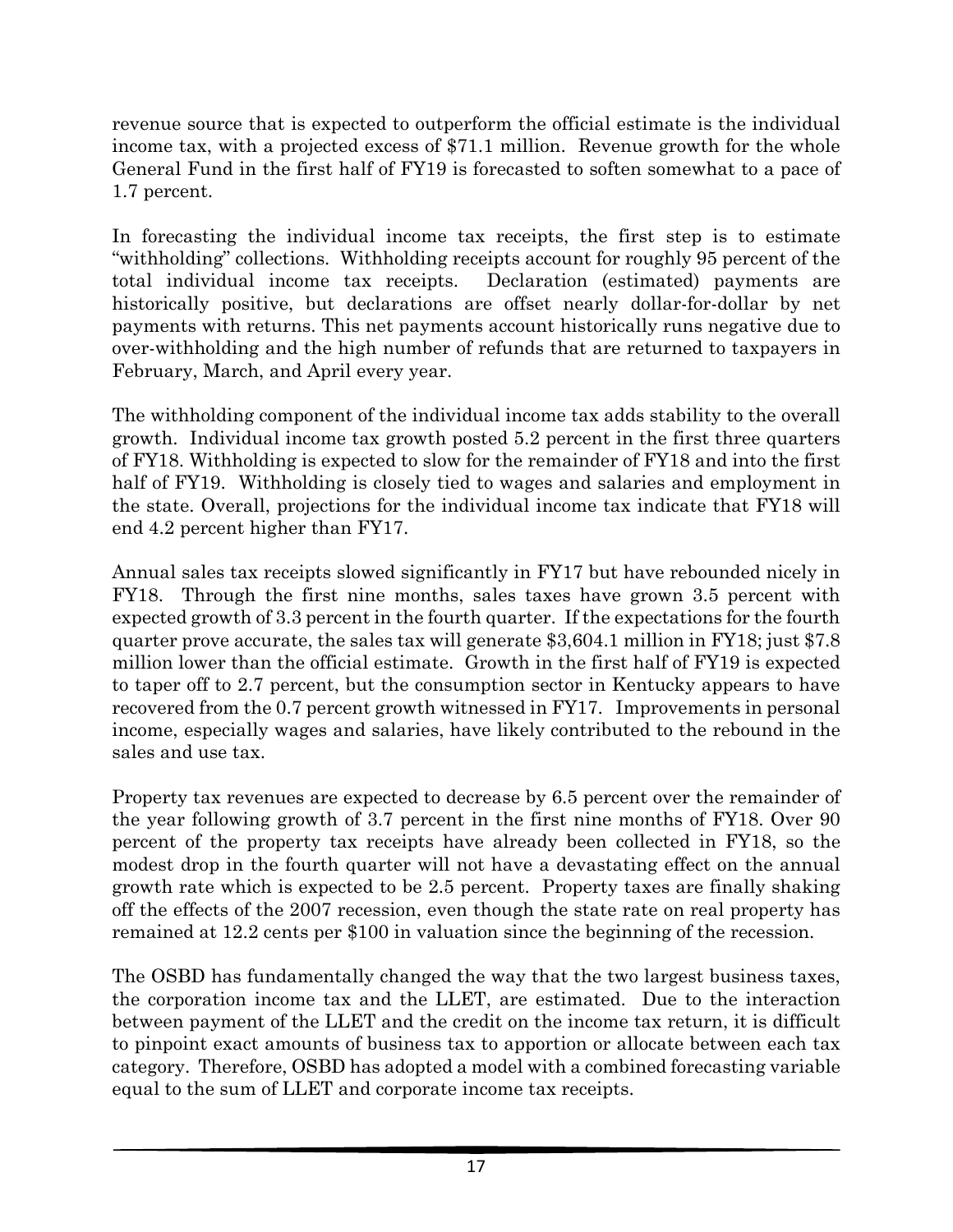The forecast for the final quarter of FY18 calls for strong growth in the corporation income tax with an offsetting sharp decline in the LLET. Through March, the combined accounts have grown 1.7 percent as the income tax has grown 5.1 percent while the LLET has declined 5.0 percent. Receipts can decline 2.0 percent for the remainder of the fiscal year and still hit the official estimate, but our interim forecast calls for the Commonwealth to exceed the estimate by \$19.1 million.

Energy markets, and coal markets in particular, continue to be fraught with downside risk. The official estimate for the coal severance tax calls for receipts of \$88.5 million, a decline of 11.9 percent. The interim estimate calls for receipts of \$23.3 million in the fourth quarter of FY18, bringing the annual total to \$92.2 million – a decline of 8.2 percent for the year. Partially due to the uptick in mining employment discussed in this report, the prospects for the coal severance tax are expected to improve slightly in the first half of FY19 with growth of 11.7 percent. However, any meaningful rebound in the coal severance tax to its previous high are certainly not built into this interim forecast.

Cigarette tax receipts grew 1.5 percent in FY16 followed by a 1.3 percent decline in FY17. There are two counter-balancing forces that characterize the current market for Kentucky-sold cigarettes. First, there is the protracted downward trend in smoking rates both nationally and in Kentucky. Second, there is increased border sales due to higher tax rates in most neighboring states. Smoking rates have been declining for at least two decades due to health concerns, smoking bans, and other factors. Thus far in FY18, the downturn in smoking rates trend has dominated any border impacts as receipts have fallen 4.7 percent. Receipts are expect to decline another 2.8 percent for the fourth quarter of FY18 resulting in an annual decline of 4.2 percent.

Kentucky Lottery receipts are virtually flat thus far in FY18, but expectations for the fourth quarter include a 2.3 percent increase. Growth at the projected rate will put year-end lottery receipts right on the estimate of \$243.0 million. In FY19 Lottery dividends to the General Fund are expected to grow \$5.0 million based on continued sales growth in nearly all Kentucky Lottery products.

The ubiquitous "Other" revenue accounts have been a pleasant surprise in the first three quarters of FY18, growing at a rate of 4.6 percent. Growth in the final quarter is expected to wane to 1.3 percent making year-end growth equal to 3.8 percent -- \$17.3 million higher than the official estimate. Several of the larger accounts have outpaced projections, including the insurance premiums tax, bank franchise tax, telecommunications tax, pari-mutuel taxes, and the PSC assessment fee.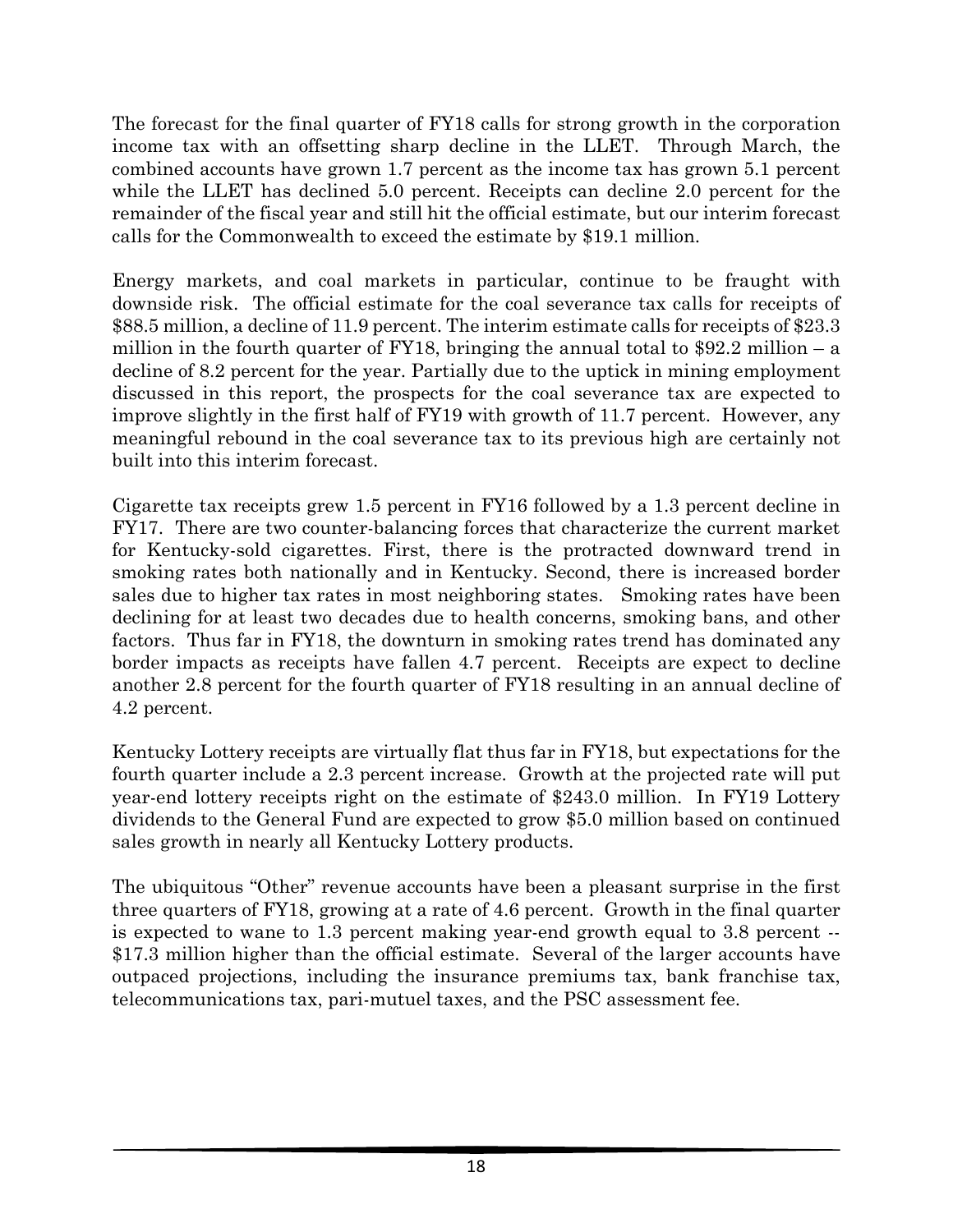### **ROAD FUND OUTLOOK Beyond the Third Quarter, FY18**

Road Fund revenues are expected to decline slightly in the fourth quarter of FY18, extending their run of quarterly decreases. Should revenues fall in the fourth quarter, it would be the first time since FY09 in which receipts fell in all four quarters of a fiscal year. Road Fund revenues have historically experienced steady, solid growth. For perspective, Road Fund revenues declined in only seven of the past 36 years. Growth rates for the first three quarters of FY18 have been -0.5, -0.3, and -1.7 percent, respectively. Revenues are forecasted to fall in the first two quarters of FY19 as shown in Table 8. Growth rates for the fourth quarter of the current fiscal year and the first six months of FY19 are forecast to be -0.8 percent and -0.3 percent, respectively. The FY18 full-year forecast is \$7.9 million less than the official revenue forecast as approved by the CFG in December 2017.

|                                |           |         |                | Table 8<br>\$ millions | <b>Road Fund Interim Forecast</b> |        |                     |         |             |        |
|--------------------------------|-----------|---------|----------------|------------------------|-----------------------------------|--------|---------------------|---------|-------------|--------|
|                                |           |         | <b>FY18</b>    |                        |                                   |        | <b>FY18</b>         |         | <b>FY19</b> |        |
|                                | $Q1 - Q3$ |         | Q4             |                        | <b>Full Year</b>                  |        | <b>Official CFG</b> |         | $Q1 - Q2$   |        |
|                                | Actual    | $%$ Chg | Estimate % Chg |                        | Estimate % Chg                    |        | <b>Estimate</b>     | \$ Diff | Estimate    | % Chg  |
| <b>Motor Fuels</b>             | 569.1     | 0.5     | 190.7          | $-1.7$                 | 759.8                             | $-0.1$ | 761.2               | $-1.4$  | 383.4       | $-1.3$ |
| Motor Vehicle Usage            | 364.6     | $-2.5$  | 125.9          | $-0.1$                 | 490.5                             | $-1.9$ | 493.9               | $-3.4$  | 243.7       | 0.9    |
| Motor Vehicle License          | 73.5      | $-4.1$  | 36.0           | 1.9                    | 109.5                             | $-2.2$ | 113.4               | $-3.9$  | 40.0        | $-3.1$ |
| <b>Motor Vehicle Operators</b> | 12.4      | 4.3     | 4.3            | 1.7                    | 16.7                              | 3.6    | 16.6                | 0.1     | 7.9         | $-5.8$ |
| <b>Weight Distance</b>         | 61.7      | $-1.5$  | 20.2           | $-0.1$                 | 81.9                              | $-1.2$ | 81.4                | 0.5     | 42.3        | 2.1    |
| Income on Investments          | 1.6       | 167.1   | 0.4            | $-61.4$                | 2.0                               | 26.5   | 2.0                 | 0.0     | 1.5         | 44.5   |
| Other                          | 26.8      | $-0.6$  | 8.2            | 0.1                    | 35.0                              | $-0.4$ | 34.8                | 0.2     | 18.4        | 5.0    |
| <b>Road Fund</b>               | 1,109.6   | $-0.8$  | 385.8          | $-0.8$                 | 1.495.4                           | $-0.8$ | 1,503.3             | $-7.9$  | 737.2       | $-0.3$ |

Motor fuels tax collections are forecasted to decline 1.7 percent over the final quarter of FY18. Because the tax rate in effect for the current fiscal year is unchanged from the prior year, growth in this revenue source is limited to changes in consumption which tends to be in the range of  $-1.0$  percent to 1.0 percent annually. Receipts in the first two quarters of FY19 are expected to continue their decline, falling 1.3 percent, as the tax rate remains unchanged.

Motor vehicle usage tax collections have fallen 2.5 percent in the first three quarters of the fiscal year and are expected to decrease in the fourth quarter as well, falling 0.1 percent. Collections are forecasted to rebound slightly in the first half of FY19, with receipts increasing 0.9 percent. The FY18 growth rates for the first three quarters have been -4.4, 2.4, and -4.7 percent.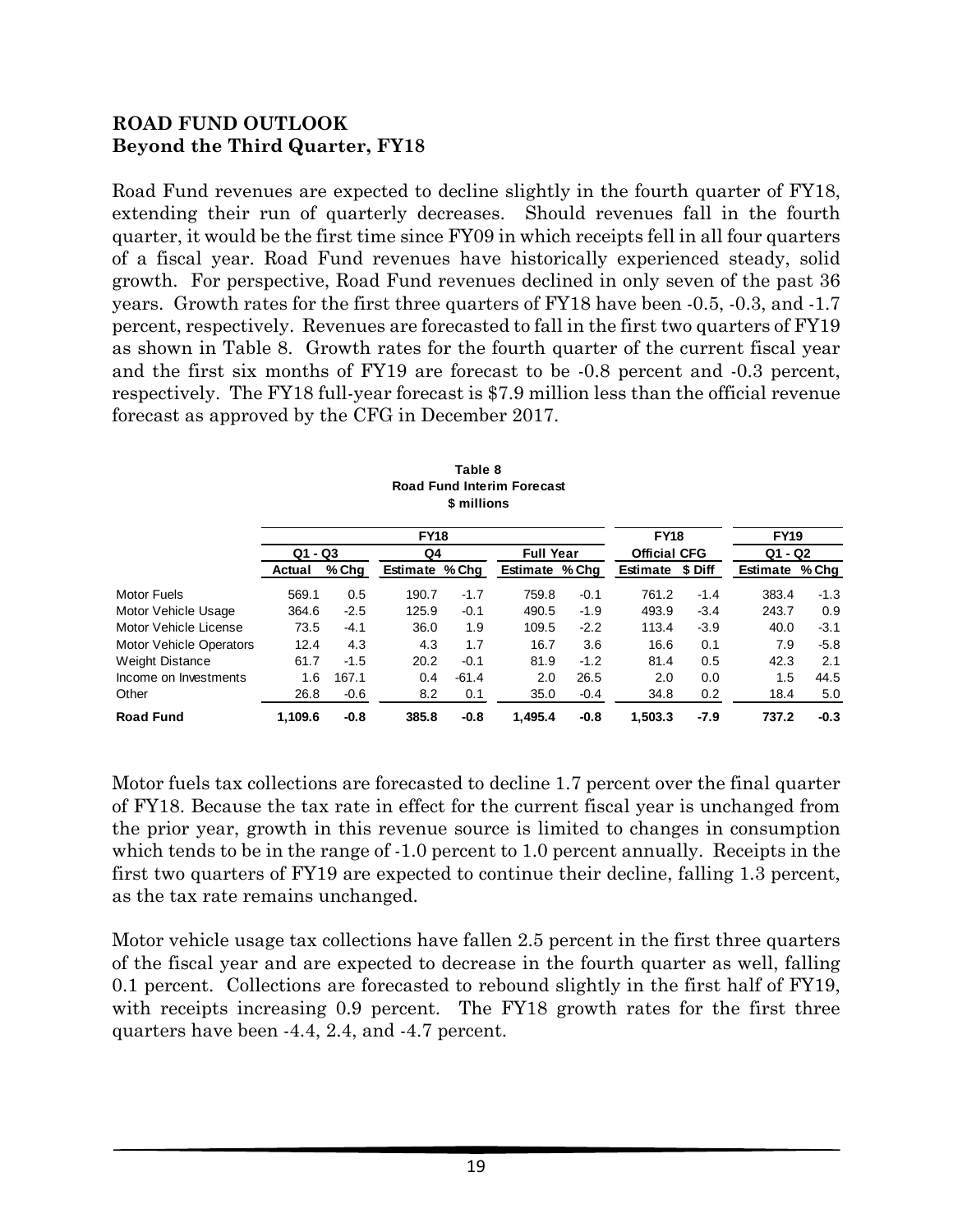To estimate the growth of all other components of the Road Fund, officials of the Kentucky Transportation Cabinet and staff of the Governor's Office for Economic Analysis together assessed recent growth patterns as well as administrative and statutory factors.

Motor vehicle license taxes are forecasted to grow 1.9 percent in the final quarter of FY18 before falling 3.1 percent in the first two quarters of FY19. Motor vehicle operators' licenses are projected to increase 1.7 percent for the remainder of the fiscal year but decrease 5.8 percent over the first six months of FY19. Weight distance tax revenue is forecast to decrease 0.1 percent in the final quarter of the fiscal year but increase 2.1 percent in the first half of FY19. Investment income has grown over the first nine months of the fiscal year and that trend is expected to continue over the forecast horizon. All other revenues have fallen 0.6 percent during the first three quarters of the current fiscal year. However, receipts in this revenue category are expected to increase over the next nine months, increasing 0.1 percent in the fourth quarter of FY18 and 5.0 percent for the first half of FY19.

## **NATIONAL ECONOMY OUTLOOK Beyond the Third Quarter, FY18**

As we enter the fourth quarter of the 2018 fiscal year, the economy is primed for acceleration in the coming fiscal quarters, as fiscal stimulus from the Tax Cuts and Jobs Act (TCJA) provisions are combined with the increased federal spending afforded by the Bipartisan Budget Act of 2018. Looking past the recent volatility, real GDP is expected to strengthen in the upcoming, final quarter of the fiscal year by 2.7 percent. The gains are expected to be driven by consumer spending, which have been encouraged by record household net worth and continued gains in employment and after-tax income. Additional growth will be fueled by the Bipartisan Budget Act of 2018, signed into law by President Trump in early February, which authorizes \$296 billion in additional discretionary spending, extended several expiring tax provisions, and suspends the debt ceiling until early calendar 2019.

In March, President Trump—invoking national security concerns under Section 232 of the Trade Expansion Act of 1962—enacted new tariffs of 25 percent on imported steel and 10 percent on imported aluminum. Imports from Canada and Mexico, the first and third largest foreign suppliers, respectfully, are exempt from the tariffs pending the outcome of renegotiations of the North American Free Trade Agreement. Additionally, other trading partners and impacted domestic companies may petition for relief. Domestic producers of steel and aluminum lauded the move while domestic consumers and foreign suppliers have expressed strong objections.

Tariffs ranging from 8 percent to 30 percent were last imposed on steel for 30 months during the administration of George W. Bush. The consensus view of researchers is that, while domestic steel production did rise when those tariffs were in force, several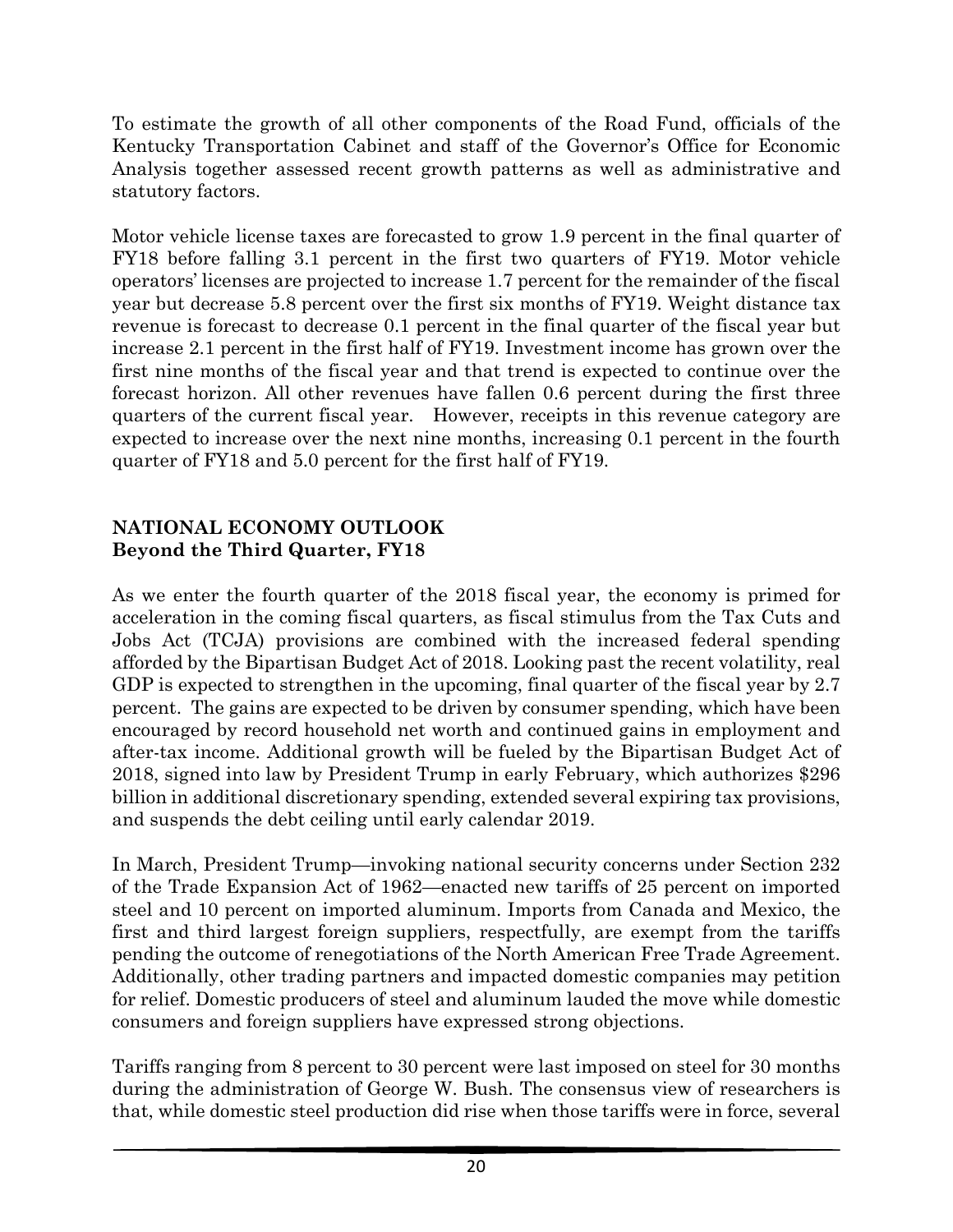hundred thousand jobs were lost in steel-consuming industries. At the current stage, the economic concern is concentrated in the specific industries and employment sectors that are directly impacted by the proposed tariffs. At the macroeconomic level, the proposed tariffs on imported steel and aluminum represent a modest impact on the current forecast with a potential decrease in annual real GDP growth of 0.1 percentage points and a corresponding 0.1 percentage point increase in CPI inflation. The greater concern, and potentially significant downside risk to the overall economy, is the potential for these tariffs to be just an opening salvo, inviting retaliation by our trading partners and eventually escalating into a full-blown trade war.

The Federal Open Market Committee (FOMC), as expected, raised the federal funds rate by 25 basis points at their March meeting. In addition to raising the benchmark interest rate, the FOMC signaled that the committee is considering increasing the pace at which increases to the federal funds rate could occur at future meetings. Given the forecast for strong consumer demand, tight labor markets, and the impact of fiscal stimulus; expected increases in personal consumption expenditure (PCE) price indexes could rapidly exceed the targeted inflation rate of the Federal Reserve necessitating future rate hikes.

## **KENTUCKY ECONOMY OUTLOOK Beyond the Third Quarter, FY18**

As the close of FY18 approaches, the third quarter marked the fifth consecutive quarter Kentuckian's have experienced growth in personal income. As result, individual income tax collections have gained benefit from the economic tailwind, reflecting 5.2 percent growth through the first nine months of FY18. In the same respect, sales and use tax receipts have increased 6.5 percent for the month of March and have grown 3.5 percent year-to-date. After declining 1.3 percent in the first two months of the fiscal year, sales and use collections have made a solid rebound, exceeding 5.3 percent growth in five of the past seven months.

Shifting focus towards Kentucky's Economic Outlook for the final quarter of FY18 and first two quarters of FY19, the Commonwealth is poised to maintain a steady pace of growth for personal income at an estimated 4.4 percent to end FY18, and 5.2 percent entering FY19. Kentuckians' wages and salaries projection have a similar outlook, reflecting steady growth of 4.7 percent in the fourth quarter of FY18. Continued growth of 5.3 percent is expected to span into the first two quarters of FY19.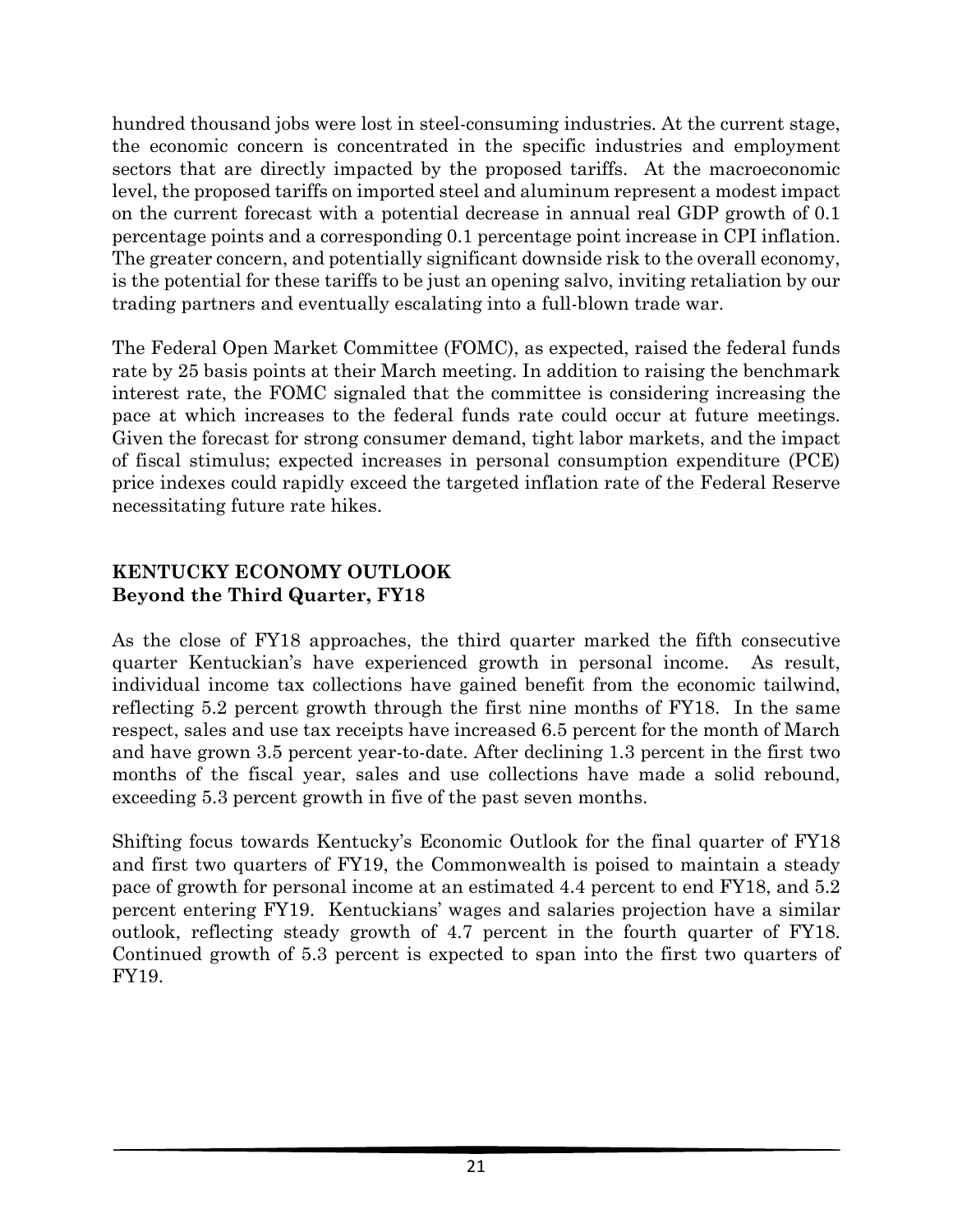The employment picture, while generally positive, remains weak compared to other recovery periods. Total non-farm payroll employment is anticipated to edge up 24,000 by June and an additional 10,200 by December to end the second quarter of FY19.

Breaking into a sectoral analysis, the outlook for goods-producing employment projects growth in all three supersectors. While, weaker growth is expected for construction and manufacturing employment, the mining sector has a more favorable outlook. Employment in the mining sector is anticipated to witness an increase of 1,100 jobs in fourth quarter of FY18, compared to the fourth quarter in the prior year, proving to be a rarity as of late with the decline of the coal industry. Mining employment is anticipated to rise 10.4 percent in closing out FY18, with a lower pace of growth anticipated of 2.4 percent in the first half of FY19. The largest contributors pertaining to the employment gain in mining supersector group is attributable to oil production and natural gas severance.

The service-providing sector will end the final quarter of FY18 on a positive note with growth anticipated at 1.3 percent, along with growth of 1.6 percent over the rest of the forecast horizon. Focusing now on the first two quarters of FY19, slight job loss are expected in other services. Business services are expected to account for the largest employment surge in the first and second quarters of FY19, gaining an estimated 8,200 additional employees in the industry supersector group. The serviceproviding sector accounts for approximately 66 percent of Kentucky's workforce, or 1.3 million employees of the non-farm employment labor force.

Government employment is projected to rise 0.2 percent in the final quarter of FY18, and 0.3 percent into the first and second quarters of FY19.

|                                     |             | <b>US Economic Outlook</b><br>FY18 Q4, FY19 Q1 & Q2 |           |                  |           |             |           |
|-------------------------------------|-------------|-----------------------------------------------------|-----------|------------------|-----------|-------------|-----------|
|                                     |             | Q4                                                  |           | <b>Full Year</b> |           | Q1 & Q2     |           |
|                                     | <b>FY18</b> | <b>FY17</b>                                         | % Chg     | <b>FY18</b>      | % Chg     | <b>FY19</b> | % Chg     |
| Real GDP                            | 17,486.9    | 17,031.1                                            | 2.7       | 17,318.3         | 2.5       | 17,699.1    | 2.8       |
| <b>Real Consumption</b>             | 12,170.4    | 11,853.0                                            | 2.7       | 12,049.6         | 2.7       | 12,291.3    | 2.7       |
| Real Investment                     | 3,094.6     | 2,924.7                                             | 5.8       | 3,031.4          | 4.8       | 3,178.5     | 6.3       |
| Real Govt. Expenditures             | 2,947.2     | 2,895.2                                             | 1.8       | 2.924.0          | 0.9       | 2,977.6     | 2.3       |
| <b>Real Exports</b>                 | 2,258.7     | 2,181.1                                             | 3.6       | 2,229.9          | 3.6       | 2,311.4     | 4.5       |
| Real Imports                        | 2,957.2     | 2,794.8                                             | 5.8       | 2,888.5          | 4.7       | 3,032.9     | 6.9       |
| CPI all goods (% chg)               | 2.4         | 1.9                                                 | NA.       | 2.2              | <b>NA</b> | 2.1         | <b>NA</b> |
| CPI Food (% chg)                    | 1.5         | 0.8                                                 | NA.       | 1.4              | NA.       | 1.9         | NA.       |
| CPI Energy (% chg)                  | 5.8         | 5.6                                                 | NA.       | 6.6              | <b>NA</b> | 1.2         | NA.       |
| CPI Core (% chg)                    | 2.3         | 1.8                                                 | NA.       | 1.9              | <b>NA</b> | 2.3         | NA.       |
| Industrial Production Index (% chg) | 2.9         | 2.1                                                 | NA.       | 2.9              | NA.       | 3.4         | NA.       |
| Unemployment Rate (%)               | 4.0         | 4.3                                                 | <b>NA</b> | 4.1              | <b>NA</b> | 3.8         | NA.       |

**Table 9 US Economic Outlook**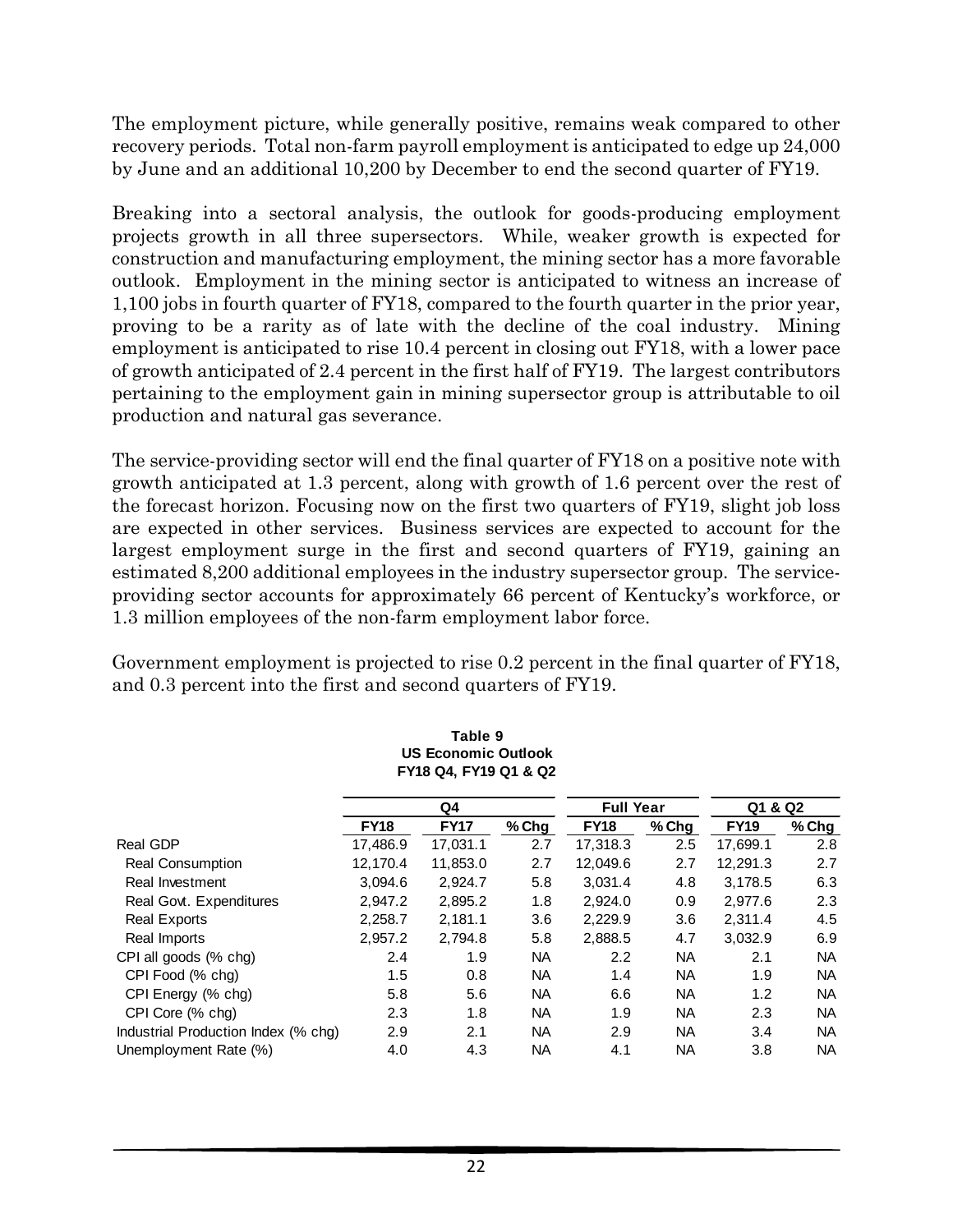#### **FY18 FY17 % Chg FY18 % Chg FY19 % Chg** Personal Income (\$ millions) 182,600.6 174,842.0 4.4 179,328.4 3.0 186,168.5 5.2 Wages and Salaries (\$ millions) 93,260.7 89,113.2 4.7 91,507.1 3.0 95,024.4 5.3 Non-farm Employment (thousands) 1,943.6 1,919.6 1.2 1,931.5 0.8 1,953.8 1.6 Goods-producing 344.8 337.6 2.1 340.3 0.9 346.1 2.9 Construction 79.0 76.8 2.9 77.8 1.1 79.6 3.6 Mining 11.6 10.5 10.4 11.0 6.8 10.5 2.4 Manufacturing 254.1 250.4 1.5 251.5 0.6 256.0 2.6 Service-providing 1,282.7 1,266.3 1.3 1,275.3 0.9 1,290.9 1.6 Trade, Transportation & Utilities 405.0 400.7 1.1 404.3 1.1 406.4 0.6 Information 22.8 22.9 -0.4 22.8 -0.7 22.8 0.4 Finance 94.6 93.7 1.0 93.7 0.1 95.3 2.6 Business Services 218.2 214.1 1.9 216.0 0.5 222.7 3.8 Educational Services 275.2 272.1 1.1 273.7 1.1 276.2 1.3 Leisure and Hospitality Services 201.1 196.9 2.1 198.7 1.4 202.4 2.8 Other Services 65.8 65.8 65.8 65.8 66.1 0.6 65.2 -1.8<br>
Government 65.2 316.2 315.7 0.2 315.9 0.0 316.8 0.3 Government 316.2 315.7 0.2 315.9 0.0 316.8 0.3 **Q4 Full Year Q1 & Q2**

#### **Table 10 Kentucky Economic Outlook FY18 Q4, FY19 Q1 & Q2**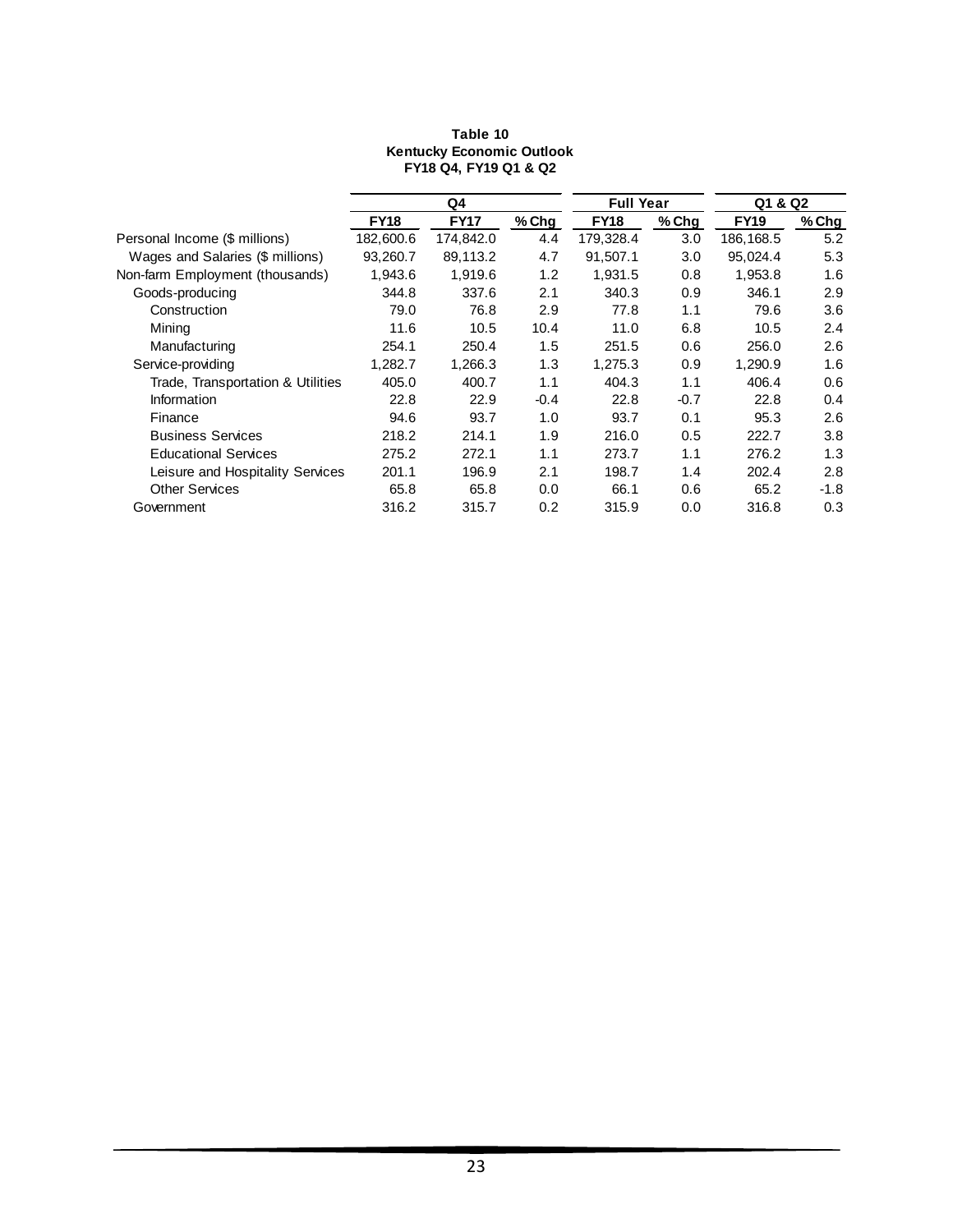# **APPENDIX**

**General and Road Fund Receipts Third Quarter FY18**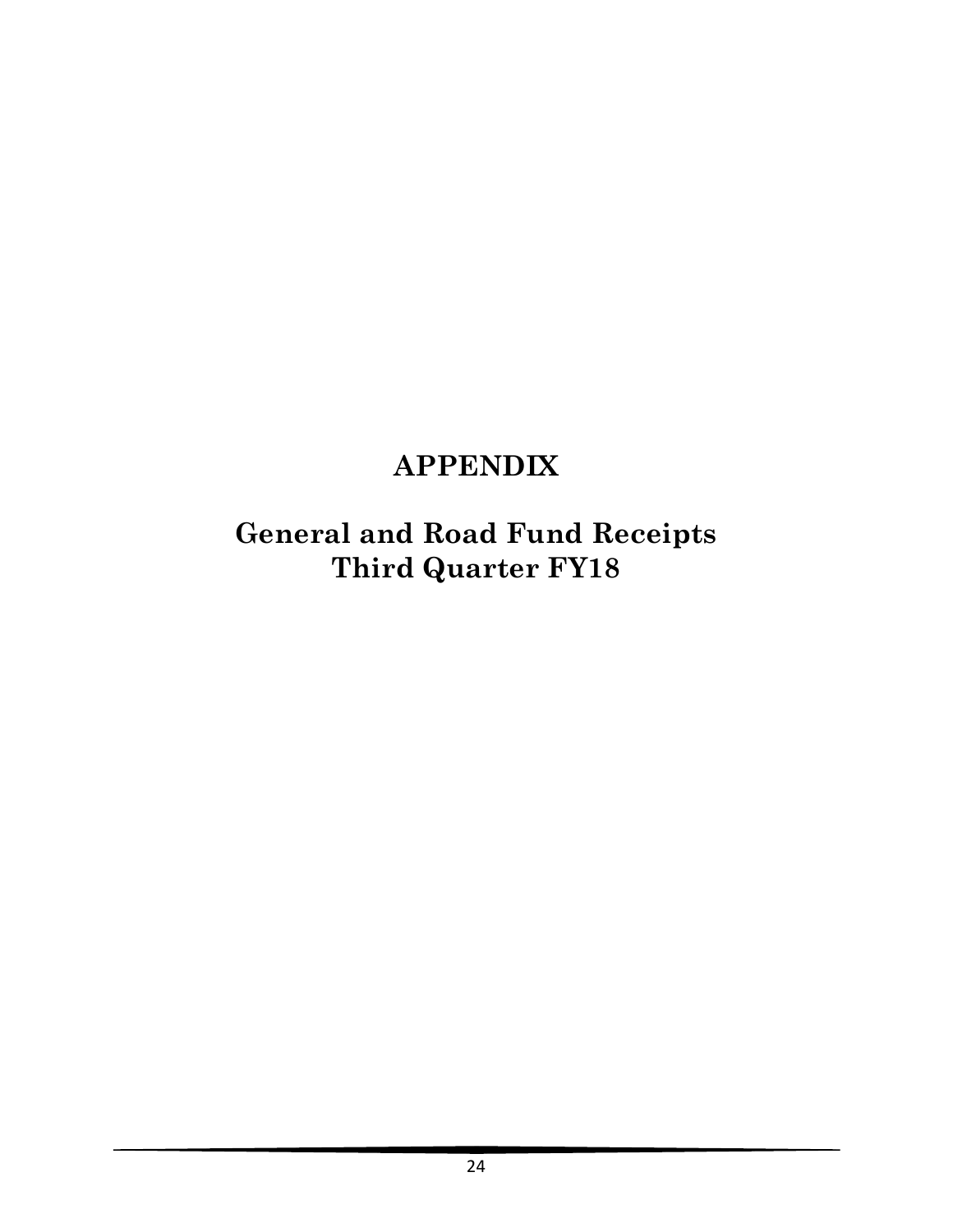### **KENTUCKY STATE GOVERNMENT – GENERAL FUND**

|                                      | <b>Third Quarter</b><br>FY 2018 | <b>Third Quarter</b><br>FY 2017 | % Change | Year-To-Date<br>FY 2018 | Year-To-Date<br>FY 2017 | % Change |
|--------------------------------------|---------------------------------|---------------------------------|----------|-------------------------|-------------------------|----------|
| TOTAL GENERAL FUND                   | \$2,490,472.569                 | \$2,364,536,706                 | 5.3%     | \$7.890.359.031         | \$7,604,054,485         | 3.8%     |
| <b>Tax Receipts</b>                  | \$2,420,844,961                 | \$2,290,308,261                 | 5.7%     | \$7,638,705,700         | \$7,348,933,339         | 3.9%     |
| Sales and Gross Receipts             | \$1,024,349,640                 | \$973,768,245                   | 5.2%     | \$3,104,826,594         | \$3,011,899,378         | 3.1%     |
| <b>Beer Consumption</b>              | 1,254,010                       | 1,353,172                       | $-7.3%$  | 4,510,905               | 4,605,040               | $-2.0%$  |
| <b>Beer Wholesale</b>                | 12,178,572                      | 12,486,235                      | $-2.5%$  | 43,589,464              | 44,130,011              | $-1.2%$  |
| Cigarette                            | 49,439,604                      | 51,594,876                      | $-4.2%$  | 155,576,176             | 163,248,303             | $-4.7%$  |
| <b>Distilled Spirits Case Sales</b>  | 36,428                          | 35,716                          | 2.0%     | 114,796                 | 115,188                 | $-0.3%$  |
| <b>Distilled Spirits Consumption</b> | 3,322,483                       | 3,308,468                       | 0.4%     | 10,521,492              | 10,674,988              | $-1.4%$  |
| <b>Distilled Spirits Wholesale</b>   | 10,596,534                      | 10,364,751                      | 2.2%     | 33,383,320              | 32,838,402              | 1.7%     |
| Insurance Premium                    | 60,271,135                      | 53,100,228                      | 13.5%    | 106,530,607             | 99,853,309              | 6.7%     |
| Pari-Mutuel                          | 2,241,696                       | 1,897,974                       | 18.1%    | 5.054.805               | 4,029,469               | 25.4%    |
| Race Track Admission                 | 1,307                           | 35,573                          | $-96.3%$ | 159,457                 | 141,991                 | 12.3%    |
| Sales and Use                        | 859,897,370                     | 818,714,364                     | 5.0%     | 2,667,554,744           | 2,578,166,009           | 3.5%     |
| Wine Consumption                     | 801,616                         | 650.760                         | 23.2%    | 2,345,972               | 2,309,008               | 1.6%     |
| Wine Wholesale                       | 4,442,041                       | 4,615,392                       | $-3.8%$  | 13,010,806              | 13,942,211              | $-6.7%$  |
| <b>Telecommunications Tax</b>        | 14,848,166                      | 10,447,528                      | 42.1%    | 46,231,604              | 41,810,325              | 10.6%    |
| <b>Other Tobacco Products</b>        | 5,018,423                       | 5,159,009                       | $-2.7%$  | 16,243,120              | 16,029,086              | 1.3%     |
| Floor Stock Tax                      | 257                             | 4,199                           | -93.9%   | (673)                   | 6,040                   | ---      |
| <b>License and Privilege</b>         | \$113,832,241                   | \$105,630,876                   | 7.8%     | \$115,224,334           | \$104,904,413           | 9.8%     |
| Alc. Bev. License Suspension         | 114,000                         | 48,550                          | 134.8%   | 389,367                 | 284.253                 | 37.0%    |
| <b>Corporation License</b>           | (8,655)                         | 14,184                          | ---      | 3,431                   | 6,746                   | $-49.1%$ |
| Corporation Organization             | 30,481                          | 48,255                          | $-36.8%$ | 48,121                  | 971,452                 | $-95.0%$ |
| <b>Occupational Licenses</b>         | 44,826                          | 39,630                          | 13.1%    | 112,408                 | 106,534                 | 5.5%     |
| Race Track License                   | 3,150                           | 46,000                          | $-93.2%$ | 232,200                 | 227,475                 | 2.1%     |
| <b>Bank Franchise Tax</b>            | 113,488,781                     | 105,269,886                     | 7.8%     | 113,934,428             | 102,789,317             | 10.8%    |
| <b>Driver License Fees</b>           | 159,658                         | 164,371                         | $-2.9%$  | 504,380                 | 518,637                 | $-2.7%$  |
| <b>Natural Resources</b>             | \$29,099,743                    | \$34,131,357                    | $-14.7%$ | \$93,351,024            | \$99,374,746            | $-6.1%$  |
| Coal Severance                       | 22,268,547                      | 27,314,665                      | $-18.5%$ | 68,896,013              | 77,338,437              | $-10.9%$ |
| Oil Production                       | 1,295,607                       | 1,377,758                       | $-6.0%$  | 3,713,846               | 3,825,636               | $-2.9%$  |
| <b>Minerals Severance</b>            | 2,914,071                       | 3,136,644                       | $-7.1%$  | 13,860,802              | 13,160,344              | 5.3%     |
| Natural Gas Severance                | 2,621,518                       | 2,302,290                       | 13.9%    | 6,880,364               | 5,050,330               | 36.2%    |
| Income                               | \$1,100,816,843                 | \$1,021,532,678                 | 7.8%     | \$3,718,049,256         | \$3,548,794,761         | 4.8%     |
| Corporation                          | 37,795,373                      | 26,340,921                      | 43.5%    | 313, 153, 477           | 298,061,550             | 5.1%     |
| Individual                           | 1,027,696,586                   | 943,978,118                     | 8.9%     | 3,263,822,562           | 3,102,169,569           | 5.2%     |
| <b>Limited Liability Entity</b>      | 35,324,884                      | 51,213,639                      | $-31.0%$ | 141,073,217             | 148,563,642             | $-5.0%$  |
| Property                             | \$136,325,541                   | \$138,096,675                   | $-1.3%$  | \$552,145,104           | \$532,334,834           | 3.7%     |
| Building & Loan Association          | 21,518                          | $\Omega$                        | ---      | 31,401                  | 15,372                  | 104.3%   |
| General - Real                       | 68,538,164                      | 69,861,121                      | $-1.9%$  | 277,940,069             | 268,531,995             | 3.5%     |
| General - Tangible                   | 55,348,424                      | 57,149,910                      | $-3.2%$  | 204,411,457             | 191,700,646             | 6.6%     |
| Omitted & Delinquent                 | 5,246,602                       | 4,245,755                       | 23.6%    | 14,452,627              | 13,555,430              | 6.6%     |
| <b>Public Service</b>                | 6,470,176                       | 6.113.049                       | 5.8%     | 53,548,968              | 56,861,323              | $-5.8%$  |
| Other                                | 700,657                         | 726,840                         | $-3.6%$  | 1,760,581               | 1,670,067               | 5.4%     |
| <b>Inheritance Tax</b>               | \$10,386,472                    | \$10,089,395                    | 2.9%     | \$37,382,548            | \$32,674,162            | 14.4%    |
| <b>Miscellaneous</b>                 | \$6,034,482                     | \$7,059,034                     | $-14.5%$ | \$17,726,841            | \$18,951,045            | 6.5%     |
| <b>Legal Process</b>                 | 3,392,613                       | 3,436,570                       | $-1.3%$  | 9,769,283               | 10,021,816              | $-2.5%$  |
| T. V. A. In Lieu Payments            | 2,631,901                       | 3,596,979                       | $-26.8%$ | 7,943,710               | 8,859,960               | $-10.3%$ |
| Other                                | 9,968                           | 25,485                          | $-60.9%$ | 13,848                  | 69,269                  | $-80.0%$ |
| <b>Nontax Receipts</b>               | \$67,342,940                    | \$69,136,381                    | $-2.6%$  | \$247,177,552           | \$247,778,012           | $-0.2%$  |
| <b>Departmental Fees</b>             | 7,167,229                       | 6,518,335                       | 10.0%    | 14,886,784              | 13,966,994              | 6.6%     |
| PSC Assessment Fee                   | 14,584                          | 381                             | 3730.3%  | 15,840,021              | 13,031,700              | 21.5%    |
| Fines & Forfeitures                  | 4,517,027                       | 4,583,059                       | $-1.4%$  | 13,125,799              | 13,879,448              | $-5.4%$  |
| Income on Investments                | (2,204,640)                     | (600, 629)                      | ---      | (5,448,062)             | (927, 633)              |          |
| Lottery                              | 59,500,000                      | 58,000,000                      | 2.6%     | 176,000,000             | 176, 127, 129           | $-0.1%$  |
| Miscellaneous                        | (1,651,259)                     | 635,235                         | ---      | 32,773,010              | 31,700,373              | 3.4%     |
| <b>Redeposit of State Funds</b>      | \$2,284,667                     | \$5,092,065                     | -55.1%   | \$4,475,779             | \$7,343,134             | -39.0%   |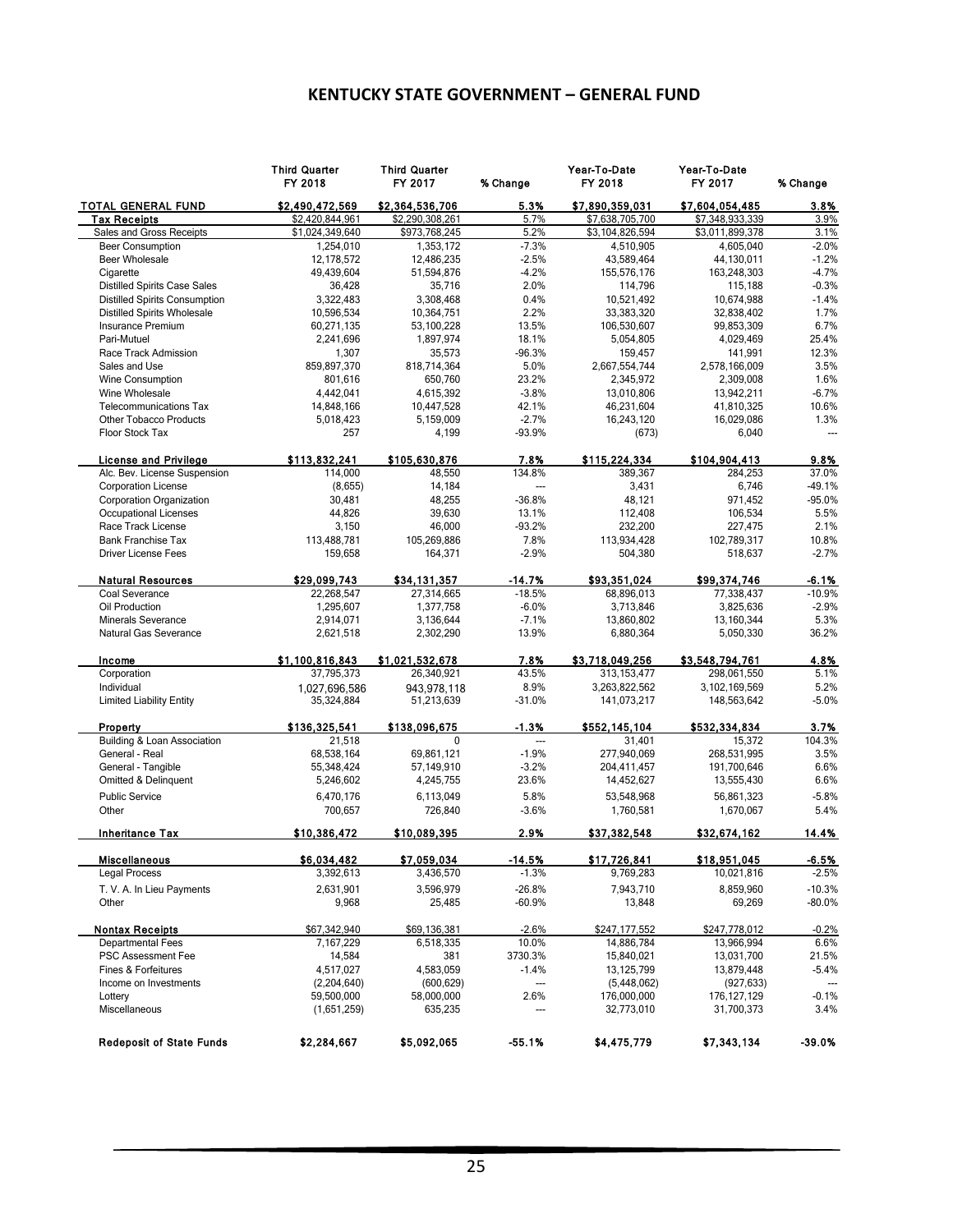### **KENTUCKY STATE GOVERNMENT – ROAD FUND REVENUE**

|                                 | <b>Third Quarter</b><br>FY 2018 | <b>Third Quarter</b><br>FY 2017 | % Change | Year-To-Date<br>FY 2018 | Year-To-Date<br>FY 2017 | % Change |
|---------------------------------|---------------------------------|---------------------------------|----------|-------------------------|-------------------------|----------|
| <b>TOTAL ROAD FUND</b>          | \$370,133,544                   | \$376,520,443                   | -1.7%    | \$1,109,647,558         | \$1,119,011,638         | -0.8%    |
| <b>Tax Receipts-</b>            | \$363,699,545                   | \$369,399,324                   | -1.5%    | \$1,091,862,476         | \$1,102,055,939         | -0.9%    |
| <b>Sales and Gross Receipts</b> | \$303,840,886                   | \$305,376,087                   | -0.5%    | \$933,686,480           | \$940,339,403           | -0.7%    |
| Motor Fuels Taxes               | 180,780,203                     | 176,226,413                     | 2.6%     | 569,070,645             | 566,511,399             | 0.5%     |
| Motor Vehicle Usage             | 123,060,683                     | 129,149,674                     | $-4.7%$  | 364,615,835             | 373,828,004             | $-2.5%$  |
| <b>License and Privilege</b>    | \$59,858,659                    | \$64,023,236                    | $-6.5%$  | \$158,175,996           | \$161,716,536           | $-2.2%$  |
| <b>Motor Vehicles</b>           | 32,188,364                      | 36,947,827                      | $-12.9%$ | 73,476,185              | 76,590,392              | $-4.1%$  |
| <b>Motor Vehicle Operators</b>  | 3,990,652                       | 3,869,404                       | 3.1%     | 12,375,584              | 11,868,391              | 4.3%     |
| <b>Weight Distance</b>          | 20,240,755                      | 20,731,656                      | $-2.4%$  | 61,673,568              | 62,638,710              | $-1.5%$  |
| <b>Truck Decal Fees</b>         | 27,052                          | 13,315                          | 103.2%   | 52,412                  | 31,686                  | 65.4%    |
| <b>Other Special Fees</b>       | 3,411,835                       | 2,461,034                       | 38.6%    | 10,598,247              | 10,587,357              | 0.1%     |
| <b>Nontax Receipts</b>          | \$6,407,024                     | \$6,848,520                     | -6.4%    | \$17,151,619            | \$16,391,891            | 4.6%     |
| Departmental Fees               | 4,978,649                       | 5,765,635                       | $-13.6%$ | 13,770,967              | 14,246,093              | $-3.3%$  |
| In Lieu of Traffic Fines        | 92,600                          | 101,486                         | $-8.8\%$ | 261,496                 | 269,006                 | $-2.8%$  |
| Income on Investments           | 586,412                         | 759,766                         | $-22.8%$ | 1,624,142               | 608,977                 | 166.7%   |
| Miscellaneous                   | 749,364                         | 221,633                         | 238.1%   | 1,495,013               | 1,267,816               | 17.9%    |
| <b>Redeposit of State Funds</b> | \$26,975                        | \$272,600                       | $-90.1%$ | \$633,463               | \$563,808               | 12.4%    |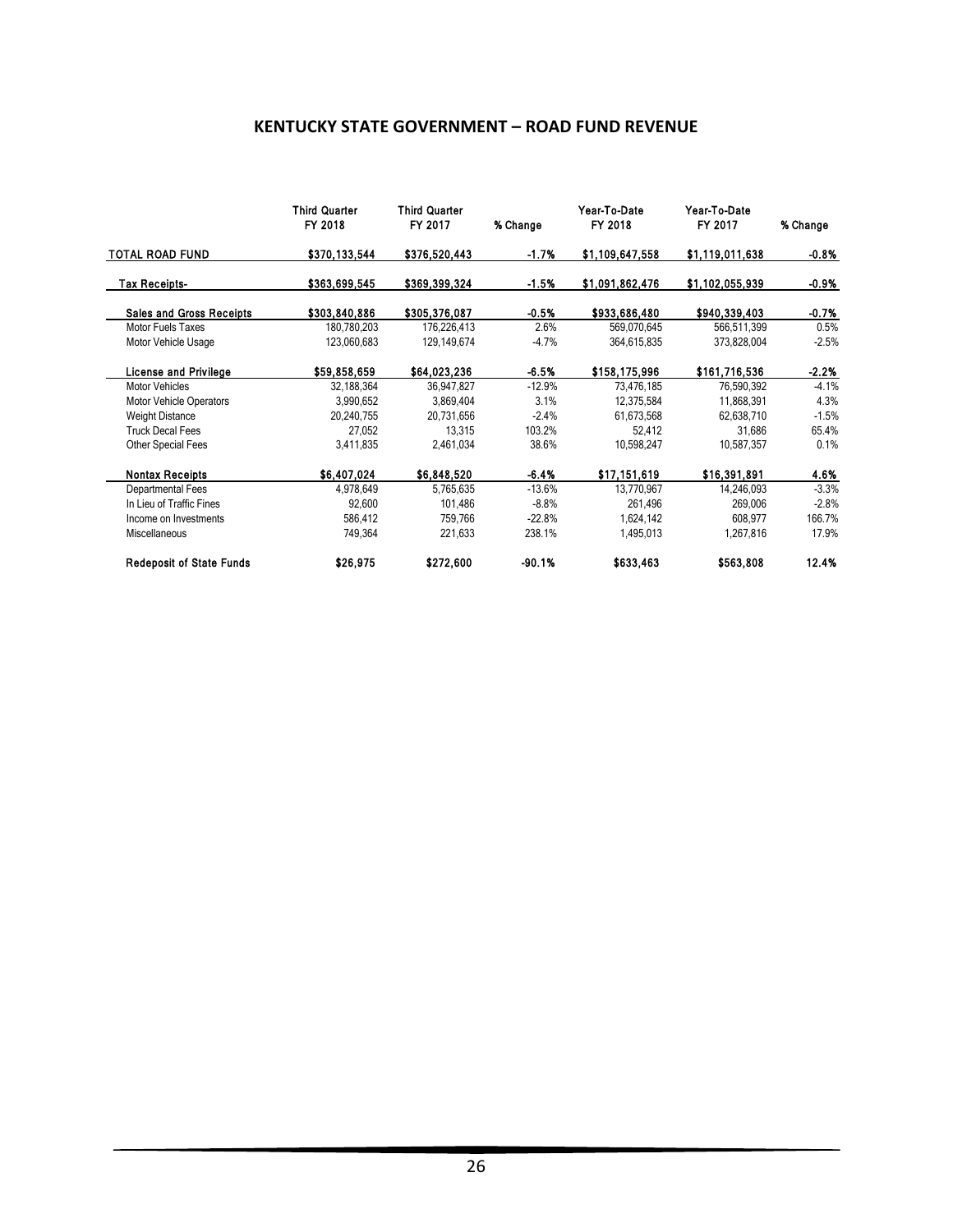**Glossary**

**Table Notes**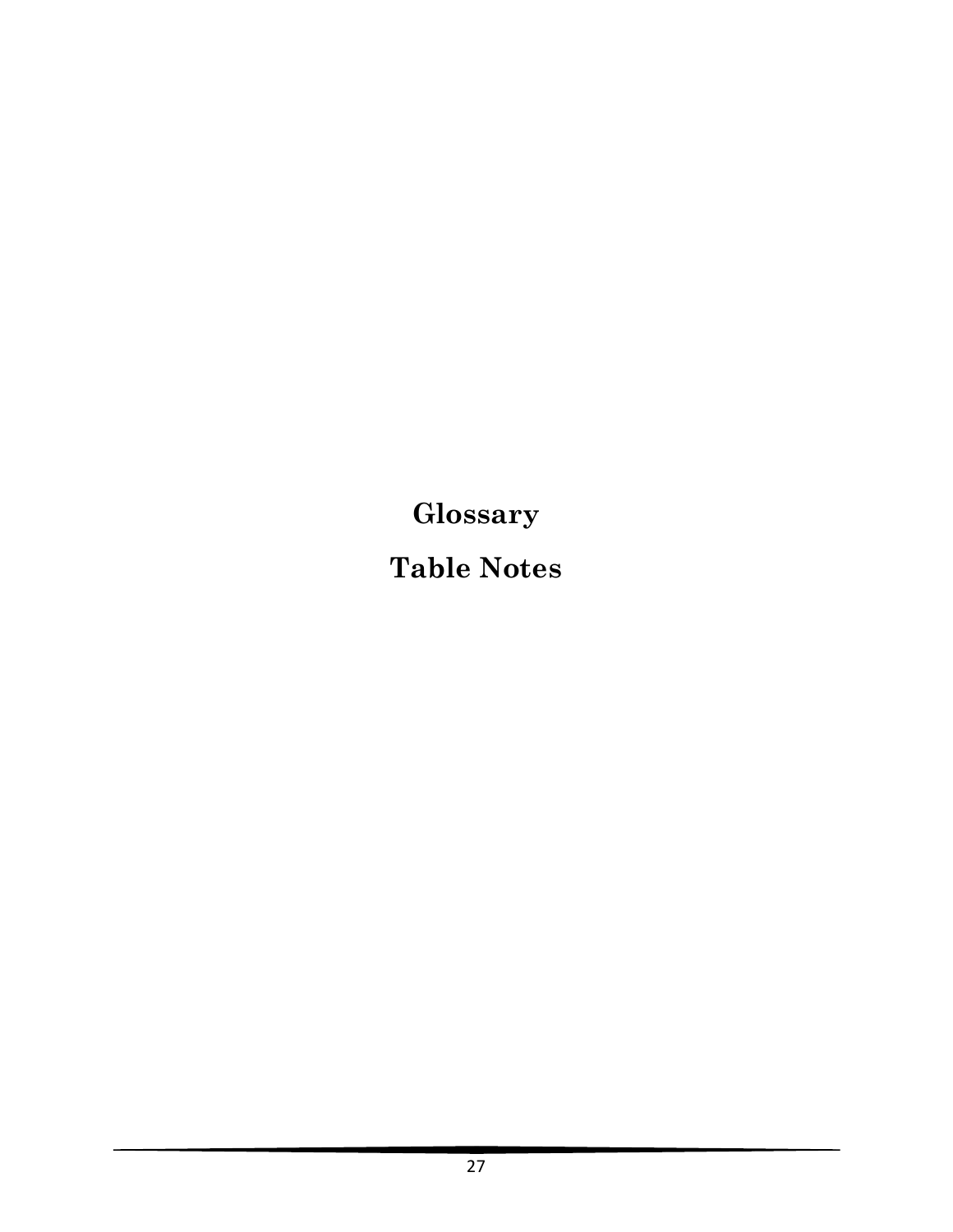# **GLOSSARY**

| Adjacent-quarter     | A growth rate computed as the current quarter relative to the previous<br>quarter.                                                                                                                                                                                                                                                      |
|----------------------|-----------------------------------------------------------------------------------------------------------------------------------------------------------------------------------------------------------------------------------------------------------------------------------------------------------------------------------------|
| <b>AR</b>            | Annual Rate is the quantity of a series that would occur for the entire<br>year, if the current period's growth were to continue for the entire year.                                                                                                                                                                                   |
| Civilian Labor Force | A subset of the working population who are currently employed or are<br>actively looking for employment.                                                                                                                                                                                                                                |
| Employed             | In the context of working population and civilian labor force data,<br>Employed is a subset of the civilian labor force who are employed<br>regardless of industry or profession. This is therefore different than<br>non-farm employment, which explicitly does not include those persons<br>employed in the agricultural sector.      |
| Growth rate          | Unless otherwise stipulated, a growth rate is computed as the current<br>quarter relative to the same quarter of the previous year.                                                                                                                                                                                                     |
|                      | Labor Force Participation Rate The Civilian Labor Force divided by the Working Population.                                                                                                                                                                                                                                              |
| Not in Labor Force   | A subset of the working population who have decided not to be<br>employed nor seek employment.                                                                                                                                                                                                                                          |
| SA                   | Seasonally-Adjusted                                                                                                                                                                                                                                                                                                                     |
| SAAR                 | Seasonally-Adjusted Annual Rate                                                                                                                                                                                                                                                                                                         |
| Unemployed           | In the context of working population and civilian labor force data,<br>Unemployed is a subset of the civilian labor force who are not currently<br>employed but are actively seeking employment.                                                                                                                                        |
| Working population   | The group of persons who are 16 years or older, non-institutionalized,<br>not in prison, not in an old-age home, and not engaged in active military<br>duty. It is meant to capture those persons who are capable of working<br>and could work if suitable employment were found. Working population<br>figures are listed in millions. |